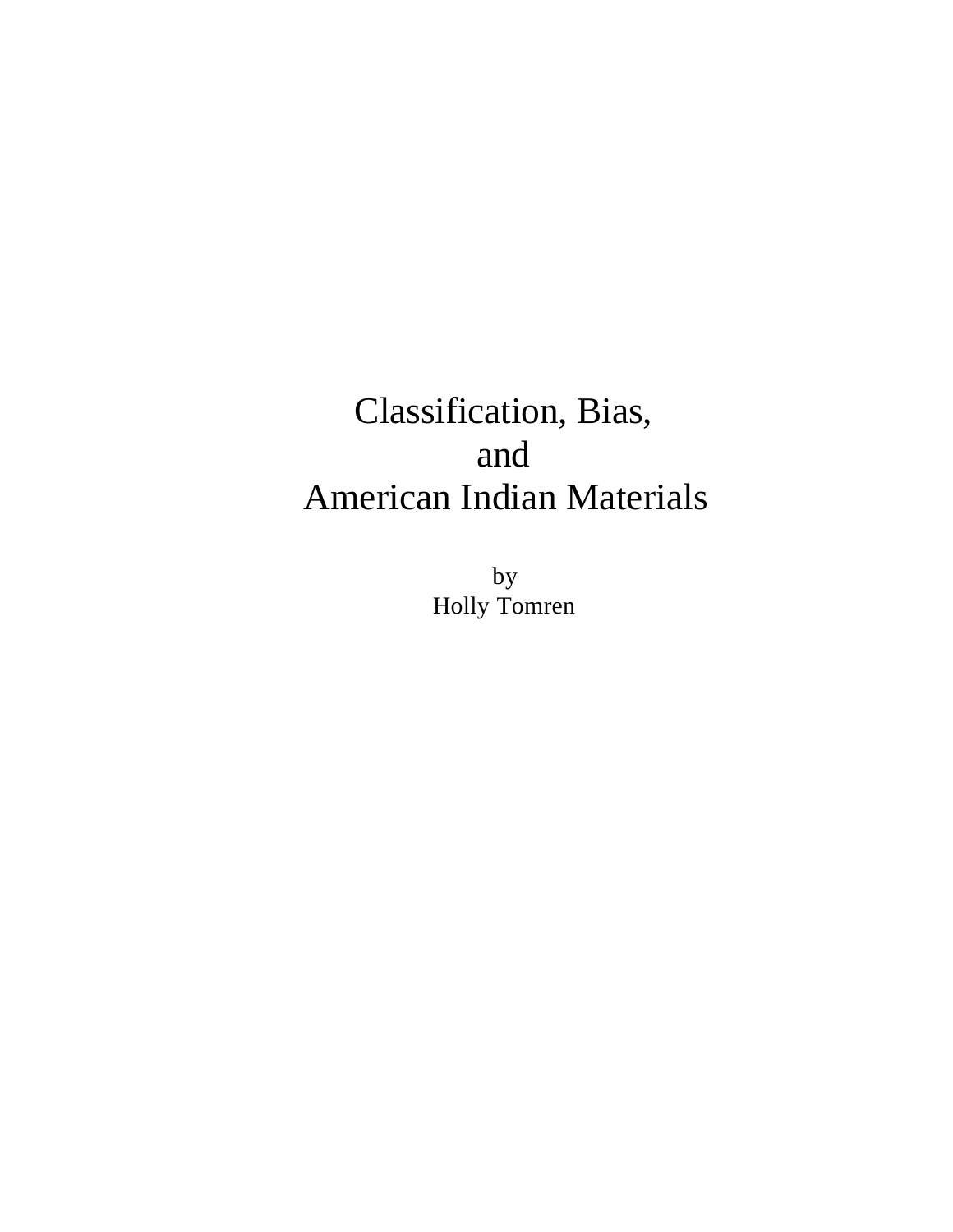# *Margins*

*So, we stand here. Where we have always been, Since Manifest Destiny, Put us on the margins.*

*Wondering if shouting out, Would lend itself, To improved hearing, At the center.*

*Maybe, bone awls, Applied just so, Would improve, The listening.*

*Perhaps it is distance itself, That causes our voices, To be lost, From the margins.*

*It seems we are invisible too, Out here in the distance, As we flicker at the margins, Of time.*

*John D. Berry, California, 2003<sup>1</sup>*

 1 Copyright 2003 by John D. Berry. Reprinted with permission.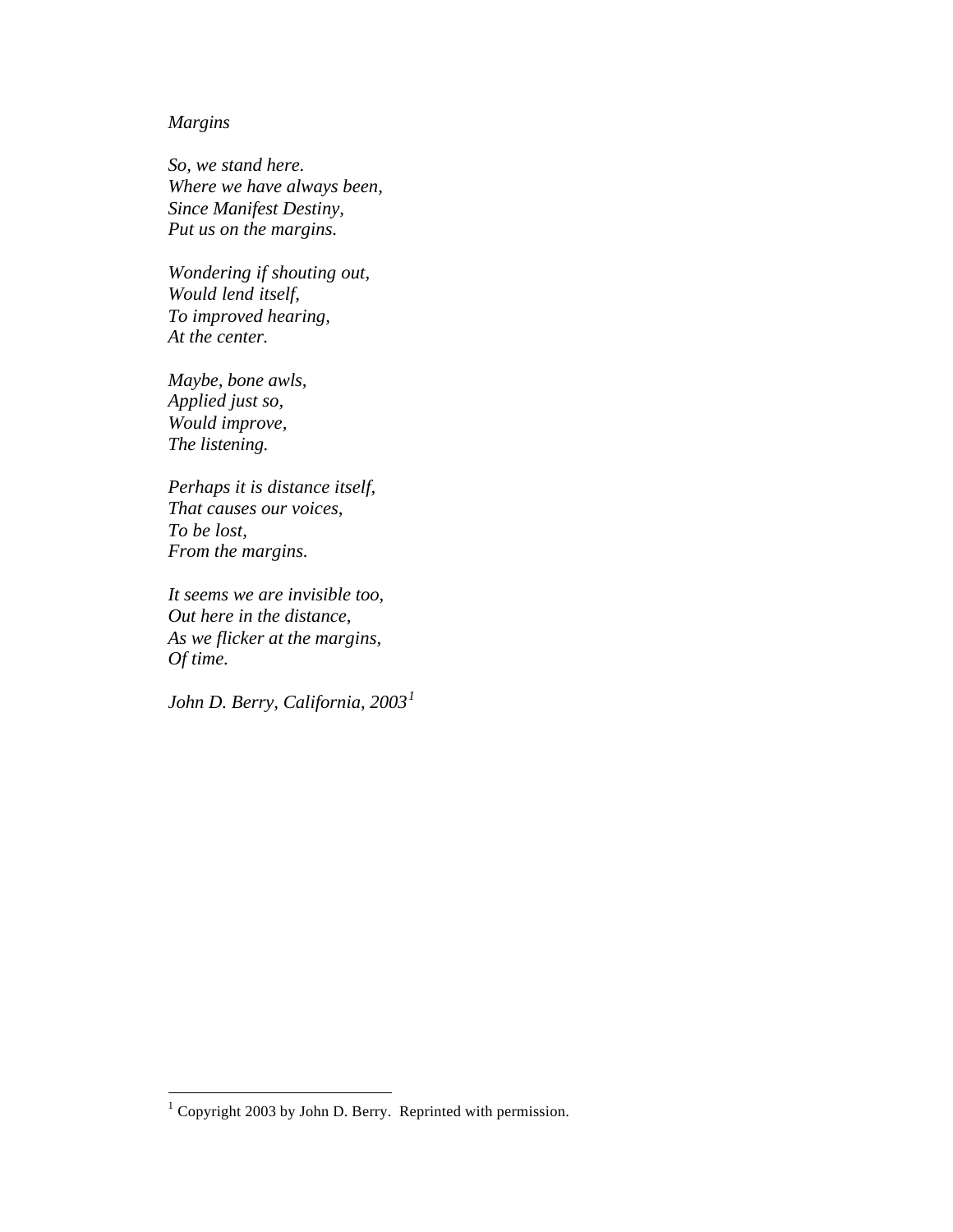#### Introduction

"Librarians have a professional obligation to ensure that all library users have free and equal access to the entire range of library services, materials, and programs," according to the American Library Association (2002, ¶ 10). However, equal access to library materials is hindered by bias in subject cataloging, both in major classification schemes (Library of Congress Classification and Dewey Decimal Classification) and major controlled subject vocabularies (Library of Congress Subject Headings and Sears Subject Headings). These classification systems and subject headings reflect the Eurocentric, male, Christian orientations of their originators as well as the time period in which they were constructed. As a result, groups of peoples and ideas that do not fall within the "norm" represented by classification and subject standards are marginalized. In terms of library services, this marginalization negatively impacts the ability of users to successfully retrieve information on these topics. On a larger scale, biased classification systems and subject headings reinforce and perpetuate negative stereotypes in our society.

American Indians are one such group of people that is adversely affected by the inherent bias built into Western library classification systems. Both the Library of Congress Classification system (LCC) and the Dewey Decimal Classification system (DDC) marginalize American Indian materials by placing them in the past (in the history section) and separate from the whole of human knowledge. Both systems also exclude numerous Native concepts, lack specificity within Native topics, fail to organize Native material in ways conducive to retrieval, and at times use offensive or outdated terminology. Furthermore, the context into which these systems place Native materials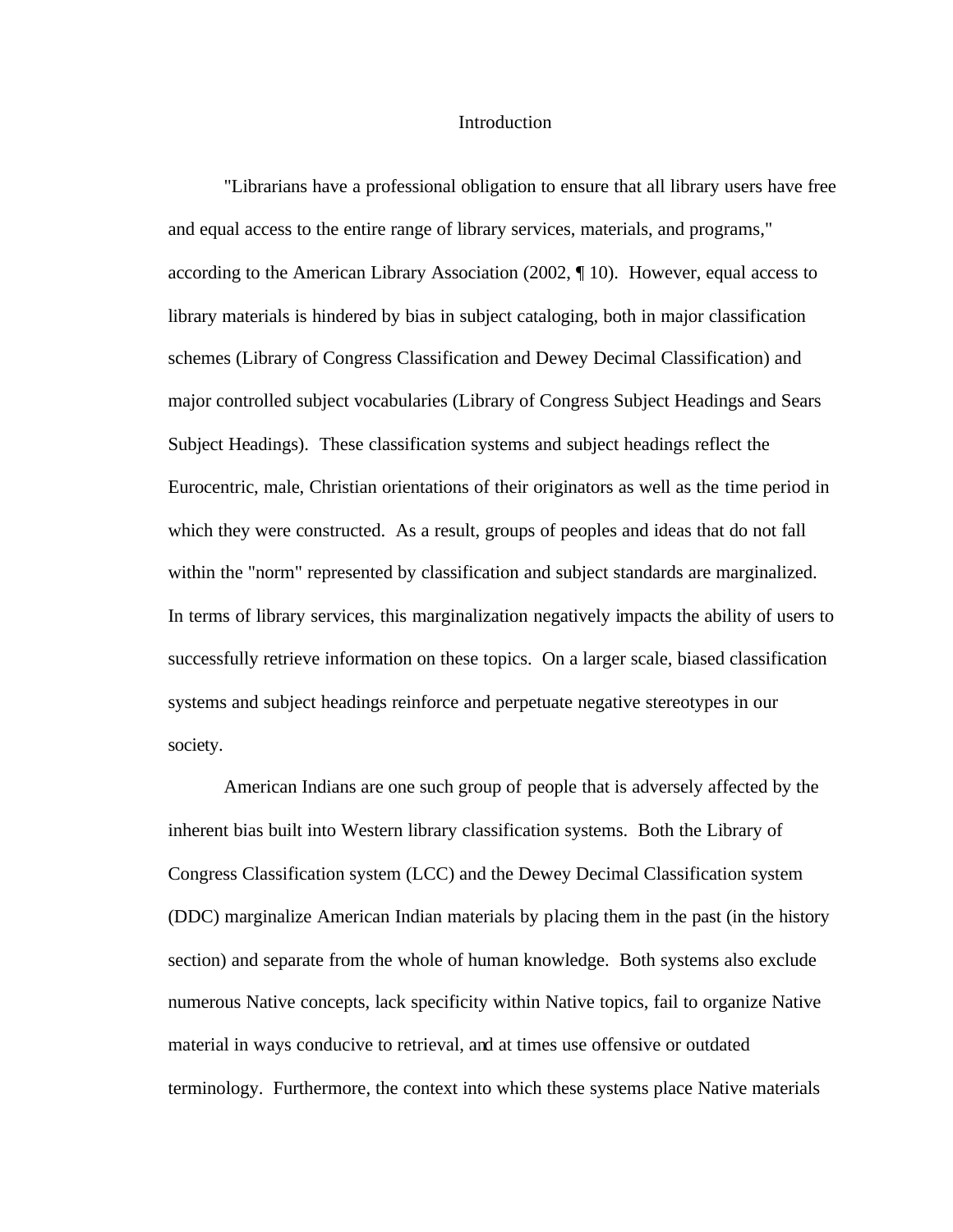reveals a perceived lack of relevance, but more importantly, a lack of recognition of the sovereignty of American Indian nations. This results in hindering access to American Indian materials to all users, discouraging Native people from using libraries by reinforcing the image of the library as a non-Native institution, and reinforcing to the outside world the stereotypes that American Indians are part of the past and do not contribute relevant knowledge to contemporary society.

In this paper I will discuss library classification as it relates to American Indian materials. First, I will review the literature pertinent to bias in cla ssification and subject access, with an emphasis on Native Americans. I will then compare Western concepts of classification with Native concepts of organization, and I will analyze the LCC and DDC in terms of how they handle Native materials. I will also discuss several Native classification schemes, including the Brian Deer (BDC) and Native American Educational Services (NAES) systems. Furthermore, I will discuss the ways in which three Native libraries have handled classification in their collections. Finally, I will suggest ways in which the Native American library community can cooperatively address this issue, so that all libraries, Indian and non-Indian, can provide better subject access to American Indian materials.

# Literature Review

There is an extensive body of literature regarding bias in subject access, both in subject headings and in classification systems. The bulk of materials written on this topic has been collected and analyzed by Hope A. Olson and Rose Schlegl (2001). Olson and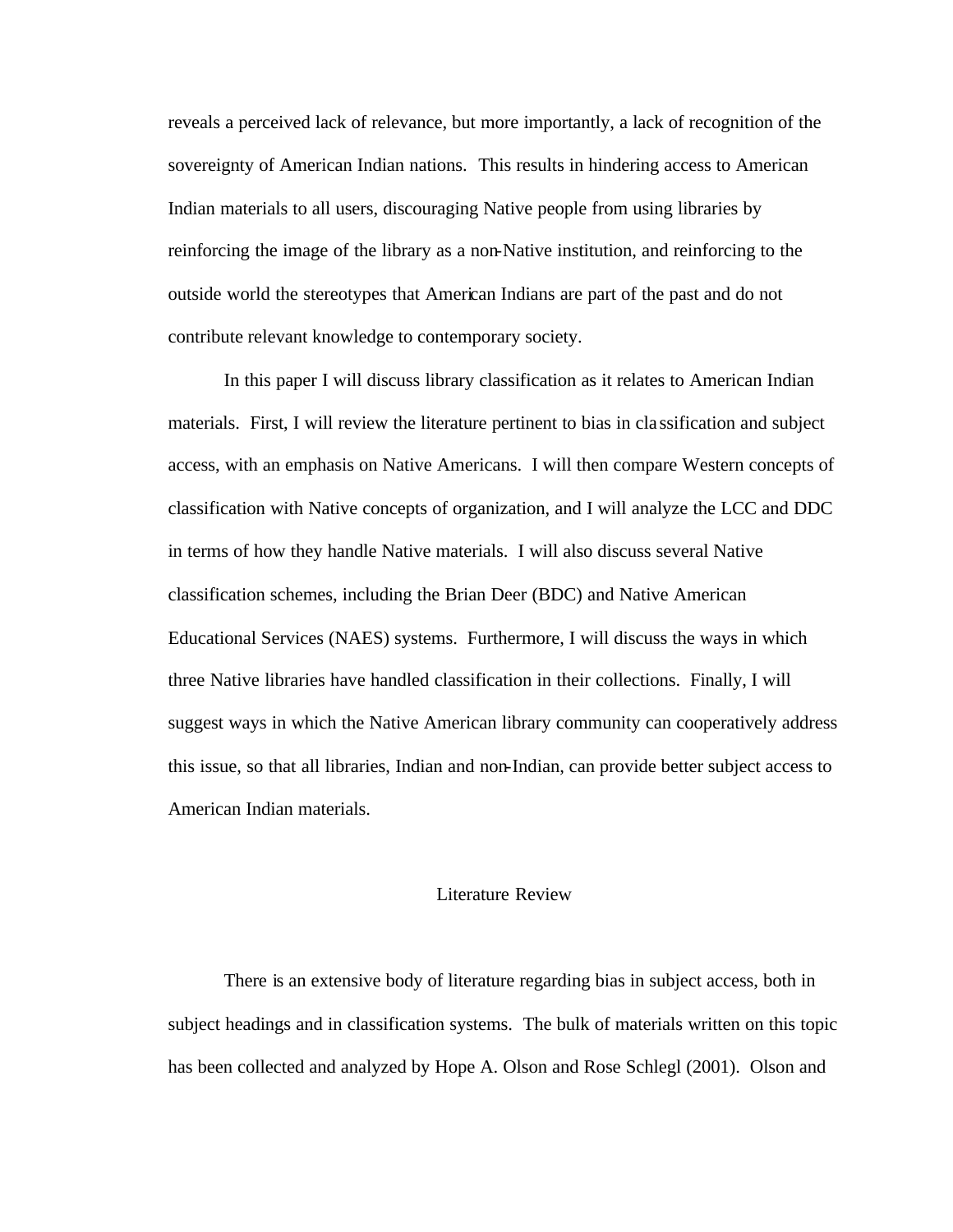Schlegl list 93 articles and books about bias in subject access, including several literature reviews, on their research website (n.d). I will discuss a few of the more significant and illustrative examples of this literature, as well as those that mention American Indians specifically.

Sanford Berman brought the issue of bias in subject cataloging forward in the late 1960s and throughout the 1970s (1969, 1971, 1981). He pointed out numerous offensive subject headings (YELLOW PERIL, MAMMIES, JEWISH QUESTION) and worked tirelessly to have Library of Congress address this issue. At Hennepin County Library, where he was Head Cataloger, he created a new list of subject heads that included more current and culturally appropriate terminology, and he adapted the Anglo American Cataloging Rules (AACR) as well as the DDC to improve user access. When it came to American Indians (1995), Berman seemed a bit misguided in his suggestion to change references from "Indians" to "Native Americans." Terminology is a touchy issue for any group of people, and there is little agreement in Indian Country on the preferred term. (Throughout this paper I use various terms.) However, many argue for keeping the term "Indian" or "American Indian" because it implies a sovereign rela tionship with the United States government via treaties that other, broader terms such as "Native American" do not. Unfortunately, Berman's aggressive and irreverent approach toward Library of Congress resulted in his alienation, leaving him less able to achieve his goals. However, due to Berman, many others were inspired to take on the issue of bias.

Several authors made important contributions to the literature regarding the way in which classification and subject headings portray groups of people, including women, African Americans, and Latino(a)s. Research by Harris and Clack (1979) is an excellent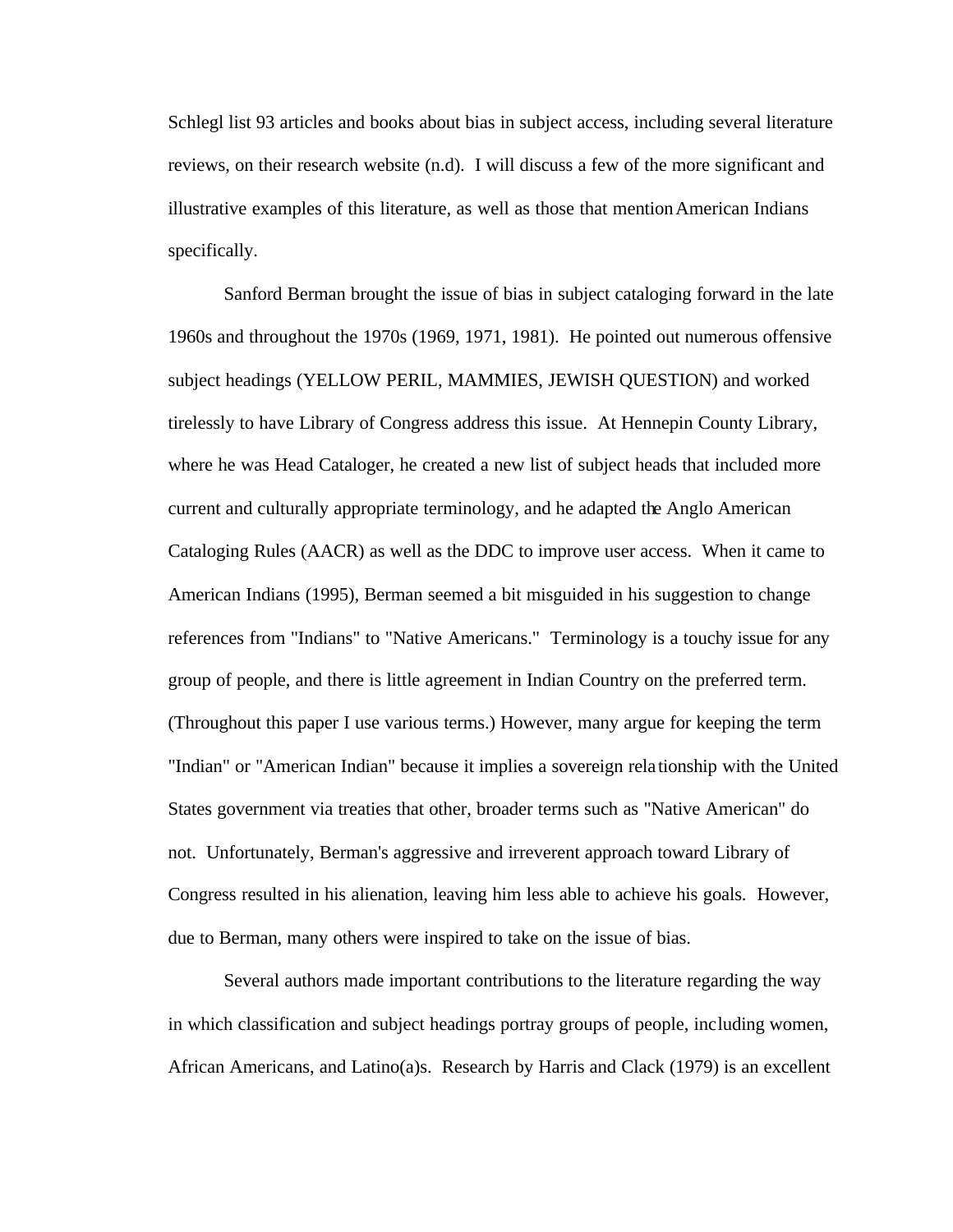synopsis of bias toward groups of people in LCSH, LCC, and DDC. Doris Clack (1975) is also the author of a thorough examination of how LCSH and LCC treat Black literature resources, and how this treatment affects information retrieval. Marielena Fina (1993) describes her experience as a Spanish-speaking patron, who while researching the topic of Latino(a) access to library services, found that materials on this subject were located under the offensive heading LIBRARY SERVICES TO THE SOCIALLY

HANDICAPPED. Research into women and bias in subject access continues to this day, but one of the most significant works is Joan Marshall's *On Equal Terms* (1977), which is a thesaurus of nonsexist subject heads relating to women's topics, and includes principles for establishing subject headings relating to people and peoples. Marshall's "LC Labeling: An Indictment" (1972) is also an excellent look at the biased struc ture of LC subject headings. Hope A. Olson is the foremost researcher on the topic of bias in subject access today, particularly as it pertains to women, and her works will be discussed throughout this paper (1998, 1999, 2001).

As for literature pertaining to American Indians, Thomas Yen-Ran Yeh's "The Treatment of the American Indian in the Library of Congress E-F Schedule" (1971) is a look at the classification of American Indian materials in the LCC. Yeh found that the classification scheme segregates the American Indian from the mainstream of U.S. history, and that the scheme is arranged with bias. In the E-F schedule, there is no provision for chronological arrangement past 1898, the word "massacre" appears frequently, and there is no appropriate place for the topic of civil rights. Yeh makes several interesting suggestions for changes and additions, yet the Library of Congress was not receptive to his proposals.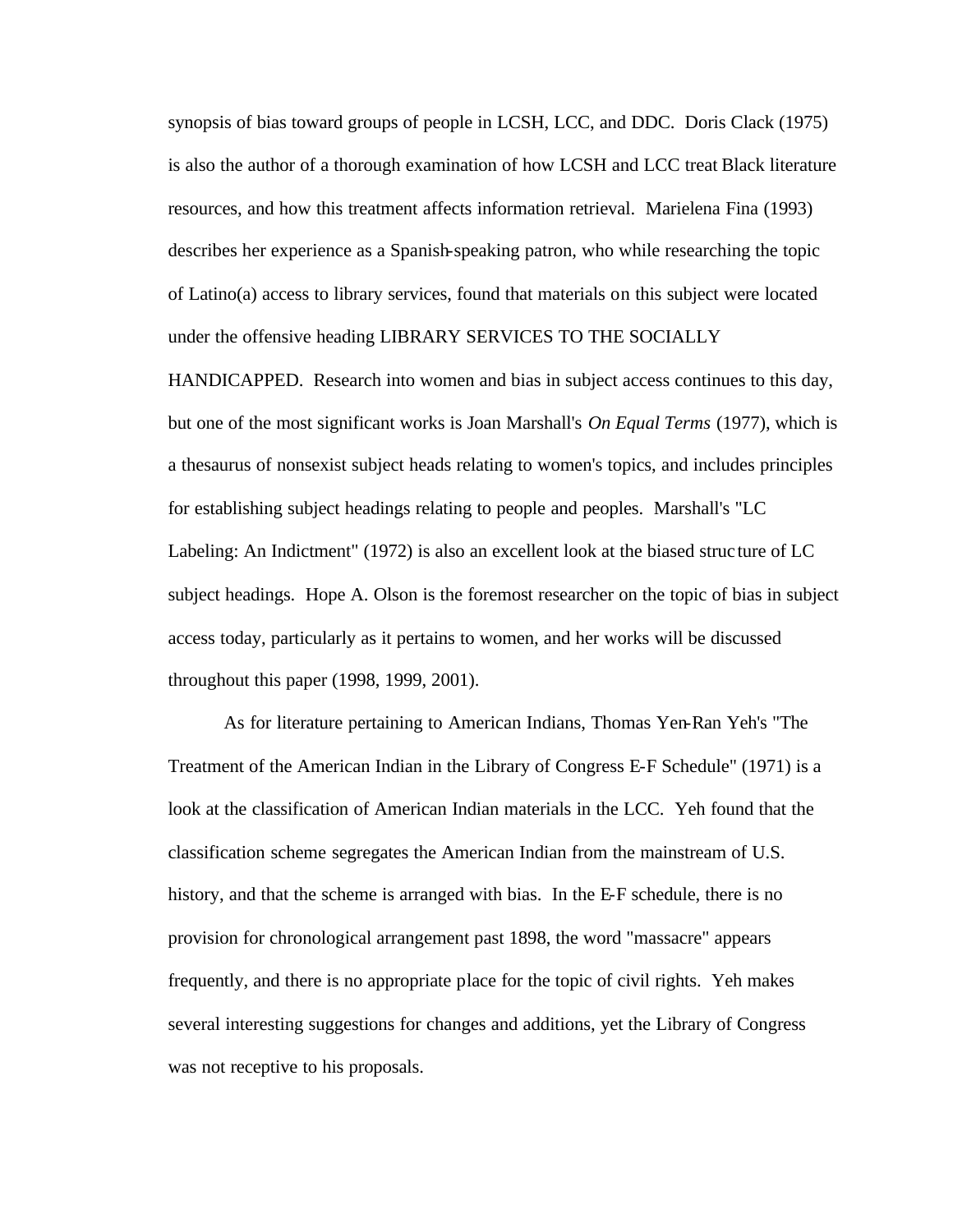"The Halt of Stereotyping: When Does the American Indian Enter the Mainstream?" (Young and Doolittle, 1994) summarizes very well the issues of subject access bias in Native American materials. The article focuses on cataloging American Indian art using DDC, LCC, and LCSH. Young and Doolittle address one of the primary problems in cataloging Native American materials, which is that the bulk of American Indian works are assigned to the U.S. history section -- DDC "970" or LCC "E" - regardless of the discipline. Therefore, art, religion, and history are mixed, which is contrary to the purpose of classification, and all American Indian materials are viewed in the past tense, as part of history rather than the present Additionally, marginalizing American Indian materials from the mainstream prevents them from being accepted in their appropriate disciplines. Biased terms are used in classification schemes, such as "primitive" and "nonliterate." The authors urge catalogers to challenge the authorities such as OCLC and the Library of Congress. They make the excellent point that accessibility of American Indian materials is not only a cataloging issue but a reference problem -- improper subject headings and classification make information retrieval difficult for reference librarians. Young and Doolittle say we must accept the responsibility of multiculturalism by integrating American Indian materials and questioning classification systems, subject headings, and bibliographic authorities.

Nancy Carol Carter (2002) describes the issue from a law librarian's perspective. Classification tables do not reflect the sovereignty of tribal governments. LCC does not treat American Indian nations consistently with nations, states, or even with territories or cities of the United States. American Indian law materials are classed in the LCC at KF8201-8228 and fall after materials related to the military (this may be a carryover of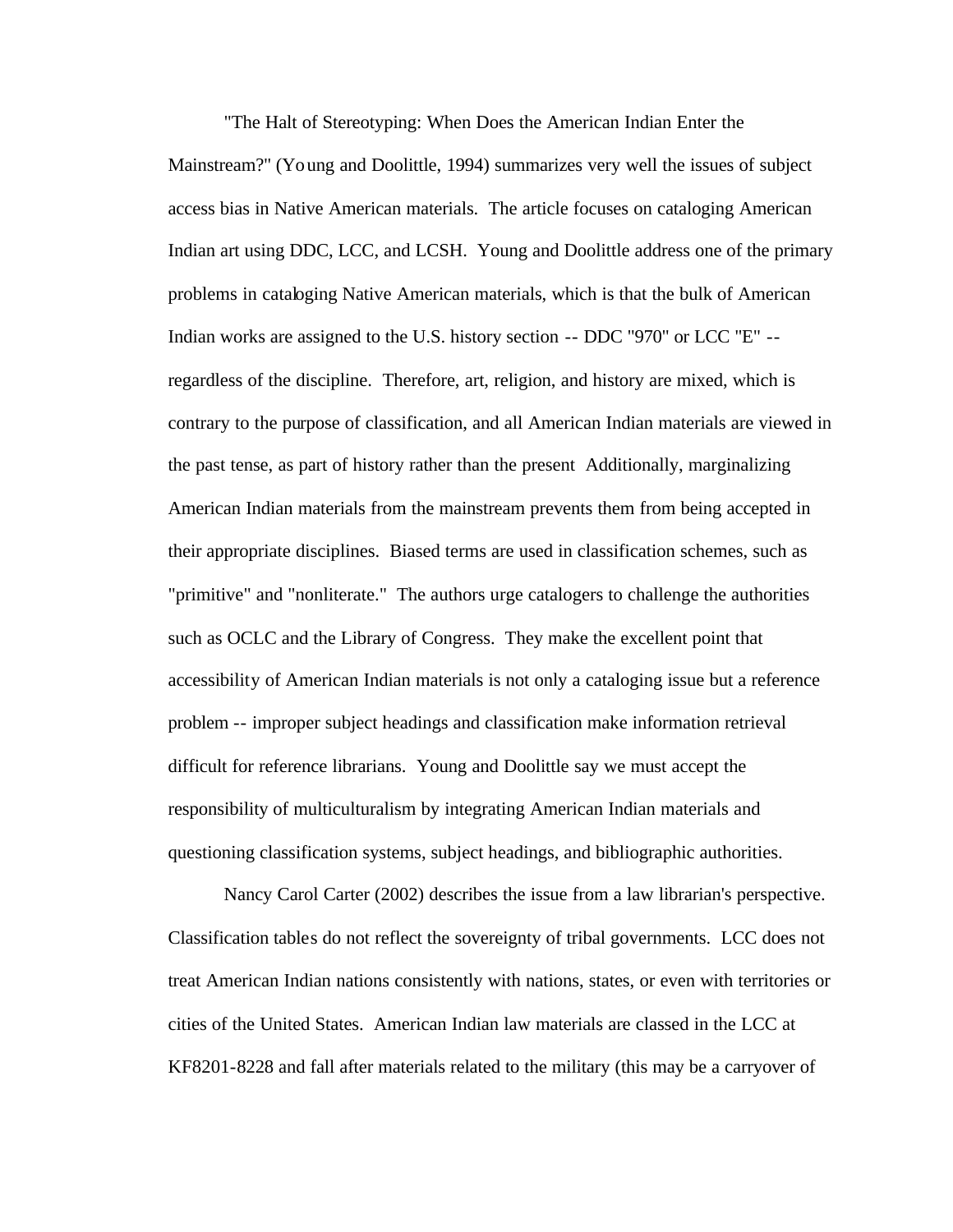the fact that the Bureau of Indian Affairs was originally part of the War Department). Tribal law, which is quite separate from federal Indian law, is in this same section. The author suggests using the currently unused KFY class, so that tribal governments and legal systems would be recognized as the third sovereign that they are. She also notes the lack of an appropriate place for Native Alaskan and Native Hawaiian law. Carter hopes that law librarians will recognize the unique status of American Indian law and begin to think differently about its classification.

## Classification, Bias, and Worldview

All classification systems are in essence biased, in that they are shaped by the cultures and worldviews in which they are created. One of the first to explicitly point this out was A.C. Foskett, who in 1971 wrote that while any classification system claims to be objective, in fact it "is likely to reflect both the prejudices of its time and those of its author" (p.117). Olson (1998) has continued this discussion: "The problem of bias in classification can be linked to the nature of classification as a social construct. It reflects the same biases as the culture that creates it" (¶2). Thus we have American classification systems shaped by Western philosophy and religion, Soviet systems shaped by Marxist-Leninist thought, Chinese systems that emphasize Mao, and Islamic systems that emphasize Muhammad. Native American classification systems are not unbiased, because they also attempt to organize information according to a Native point of view. A biased system may in fact be the most appropriate way to organize certain collections; it becomes problematic when the worldview represented by the classification system is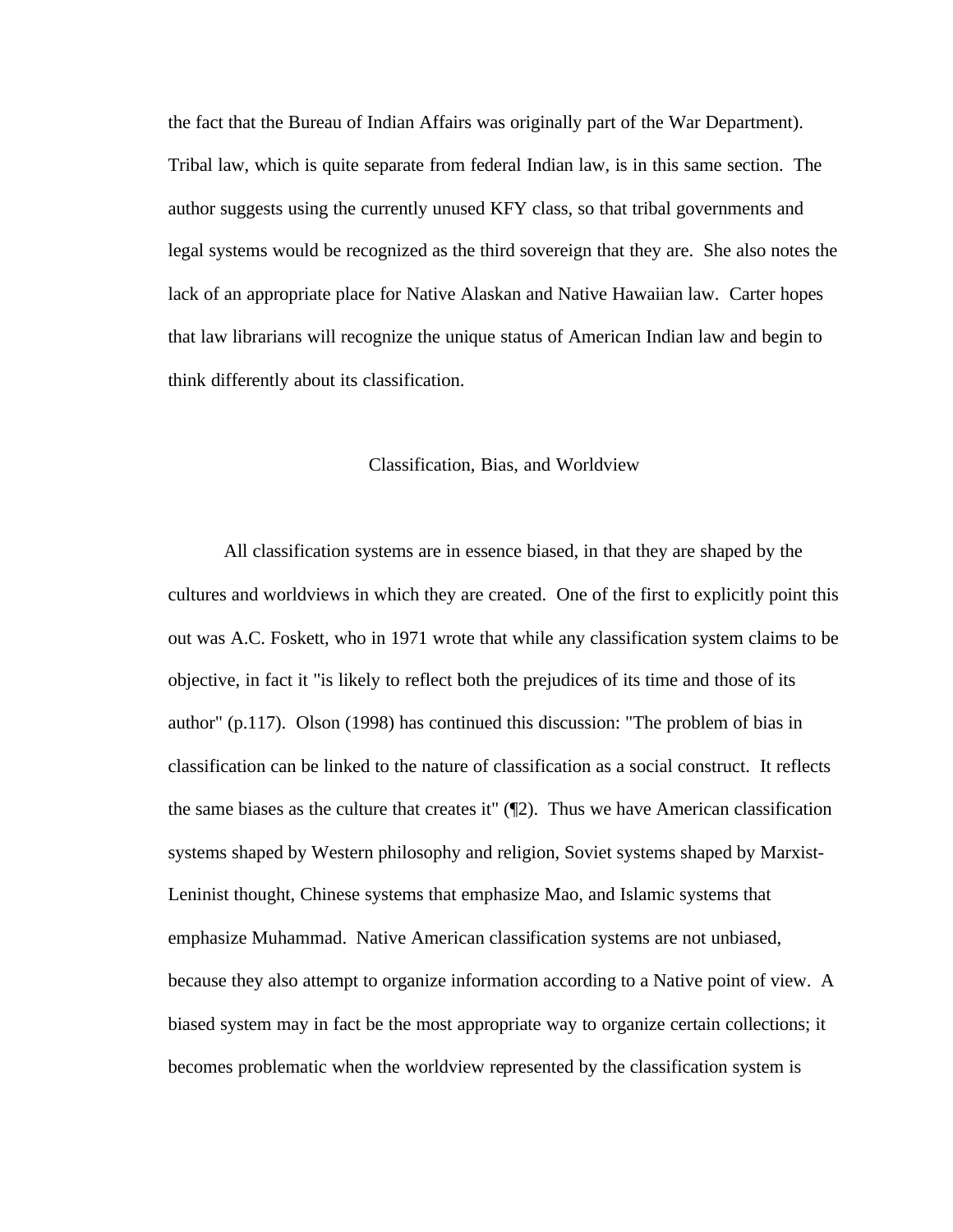incompatible with the worldview represented by items in the collection or the collection as a whole.

Western worldviews and Native worldviews are inherently different, and thus, so are their concepts of classification. First, it must be pointed out that there are over 500 American Indian nations, each with a unique culture, language, history, and worldview, and thus these cannot be condensed into a single "Indian" or "Native" perspective. However, there are some general concepts which are common to most Native nations, and I will refer to these concepts as an example of a Native worldview; by this I do not mean to insinuate that I am speaking of a single, monolithic culture. Likewise, by "Western" I am not referring to a single nation, but to the general culture began in classical Greece and Rome, developed in Europe, and spread throughout the colonized world.

According to Olson (1999), the Western tradition of classification comes from Aristotle and his predecessors, who used the concepts of exclusivity, teleology, and hierarchy as the basis for classification. The Western idea of mutual exclusivity, viewing each thing as separate and individual, is in direct opposition to a Native worldview, in which the tendency is to view things as related, interconnected, and whole. Furthermore, while a Western point of view depends on teleology, a linear progression through time toward a goal, a Native point of view is based on the idea of a circle, with more emphasis on space than on time. Finally, the Western notion of hierarchy is incompatible with a Native worldview that places more equal value on relationships, again incorporating holistic concepts of a circle, balance, and an interconnected web. Further discussion of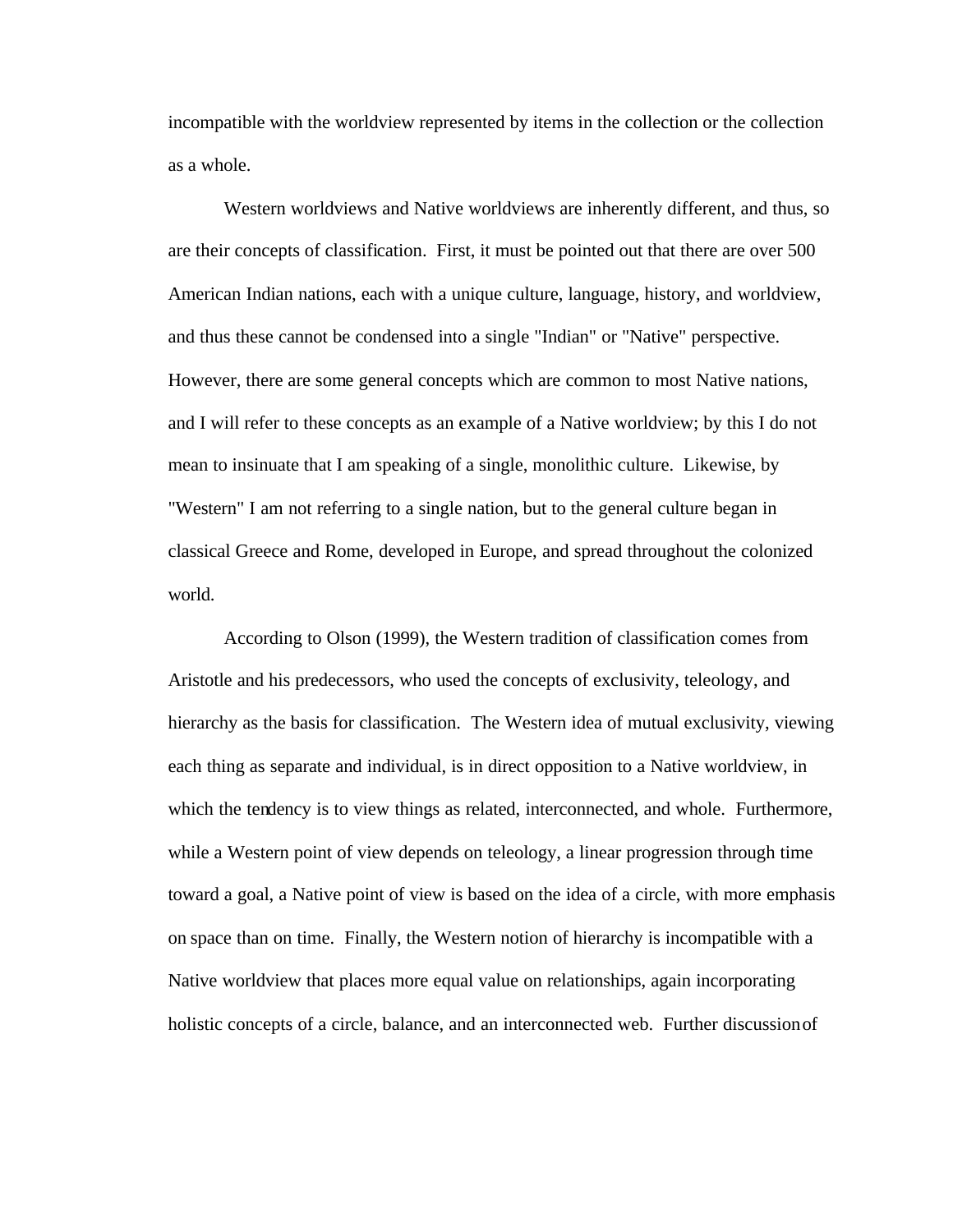the contrasts between Native and Western points of view can be found in Deloria (1994) and Allen (1986).

Another difference between Western and Native notions of classification may lie in the concept of classification itself. Hope A. Olson, in her editorial "Classification or Organization: What's the Difference?" (2001) compares dictionary definitions of classification and organization. The various definitions of "classification," "classify," and "class" point to an understanding that classification is a means of systematically arranging individual aggregates. On the contrary, definitions of "organization," "organize," "organum," and "organon" suggest an organic whole made up of connected parts. Therefore, "organization" may be a more appropriate way to approach Native classification.

Olson and Ward (1997) discuss a fundamental problem in the classification of marginalized materials: ghetto versus diaspora. A ghetto isolates marginalized groups by concentrating them in one area; it confines them, keeps them separate, and keeps them "under control" (p. 130). A diaspora disperses them so that they have no identifiable existence, and it displaces them from a place of belonging and identity. Western classification systems can both ghettoize and diasporize marginalized groups, though in the case of American Indian materials they tend to ghettoize.

Thus far in this discussion we can see that classification systems are biased in favor of their creators and thus marginalize materials outside their scope of reference. Due to their fundamental differences, Native concepts of reality are not represented in Western classification systems. Whether American Indian materials are ghettoized or diasporized, they are not organized in a way that makes sense to Native people, and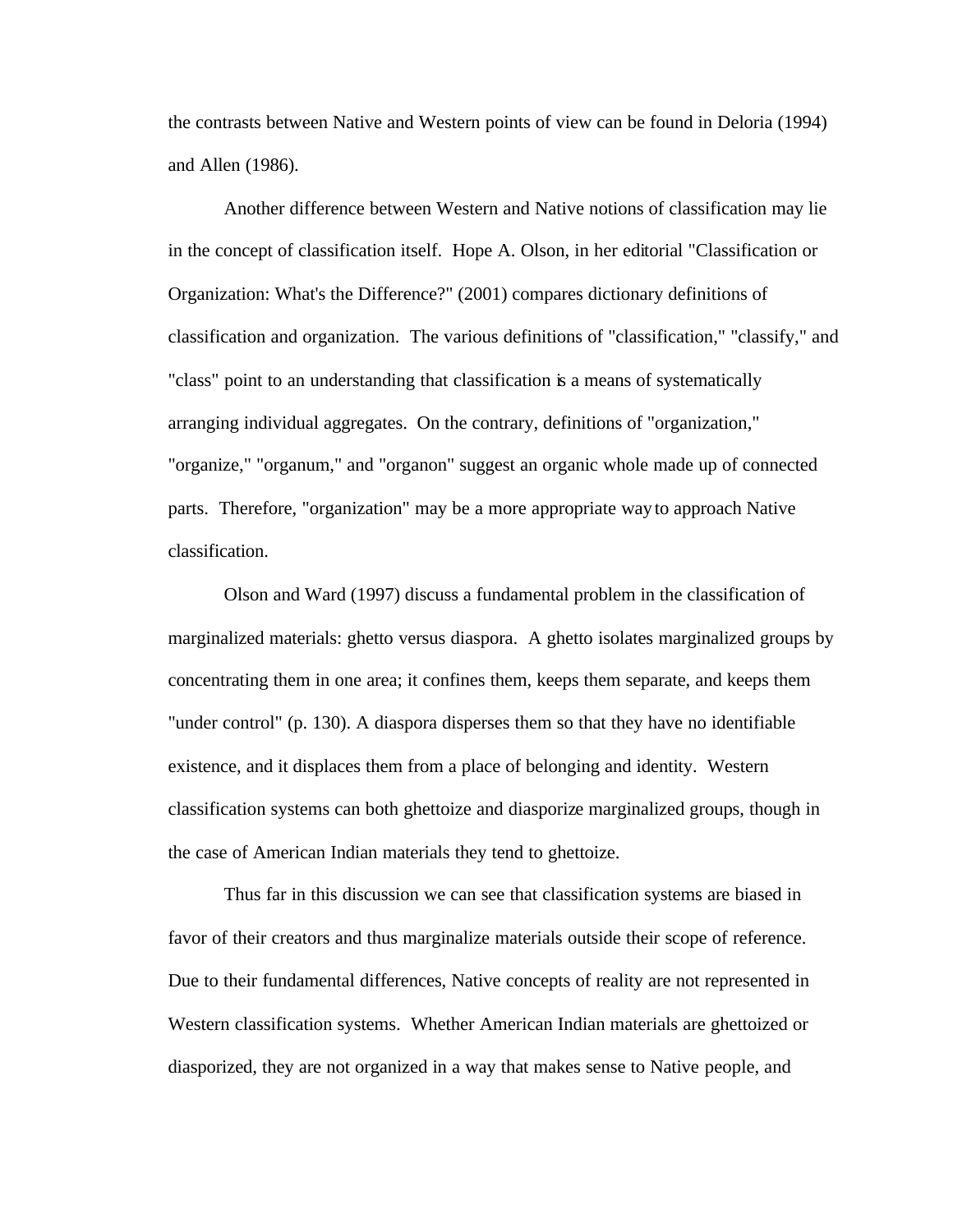library users will have difficulty locating them. Next, I will take a look at the treatment of American Indian materials in the DDC and LCC and apply these concepts.

#### Dewey Decimal Classification System

The DDC is a top-down classification system that attempts to organize all knowable things. One need look no further than the 200 main class "Religion" to see that it is a biased system, where Christianity occupies numbers 220-289, and "other religions" are relegated to 299. Because the DDC is the most widely used classification scheme in the world, it is worthwhile to examine its bias.

Most American Indian materials are classed in 970 "General History of North America." Immediately, we can see that according to the DDC, Native people are part of the past. According to Deloria (1988), this is one of the most enduring and troublesome stereotypes about American Indians today. How does a Native student feel when he is looking for information about his tribe and a librarian tells him he must look in the history section? The preferred place in DDC for Native materials is 970.00497, "North American native peoples." It should be noted that the terminology has improved in recent editions, from "native races" to "native peoples," though this change has not been made throughout the entire schedule. Additionally, the instructions indicate to class history and civilization of North American native peoples in a specific place with that place; thus we also see some Native materials in 973.0497 (United States) and some under 974-979 (Specific states of United States).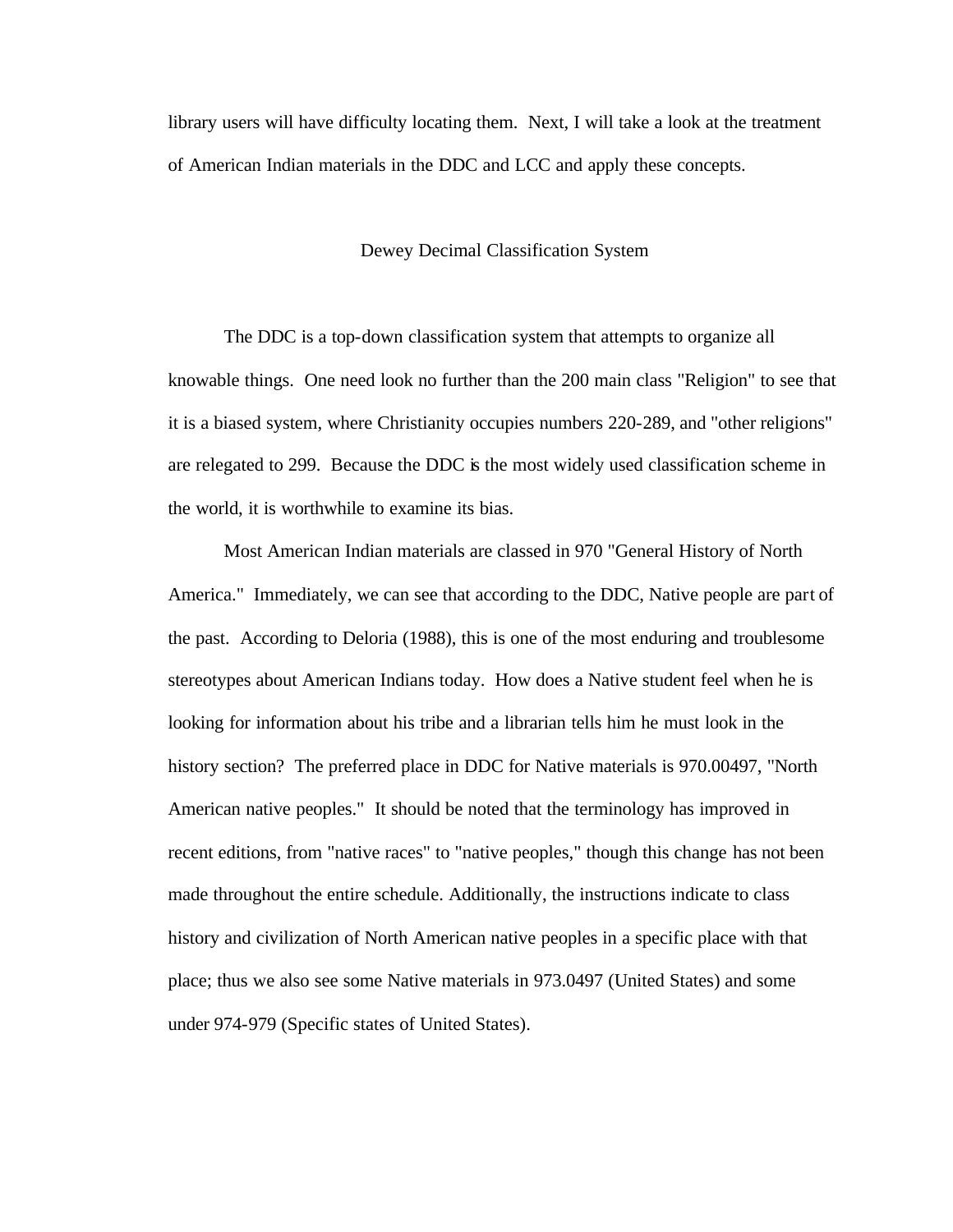However, since DDC 19, there has only been this one number in 970 (970.00497) for all Native topics, whereas in previous editions there were 970.1 "North American native peoples/Indians of North America", 970.3 "Specific native peoples," 970.4 "Native peoples in specific places in North America," and 970.5 "Government relations with North American native peoples." Older editions also used 970.2 for Native biographies. Currently, 970.1-970.5 appear in the schedules as optional. Many libraries still use the optional numbers in order to create some sort of differentiation in the multitude of Native topics that are classed in 970. These numbers allow for separate tribal and regional sections, which many scholars and American Indian library users find useful. However, using the optional numbers side by side with the new number also creates more confusion. Berman calls the DDC 19 changes simply "irresponsible" (1981, p. 179). Certainly one number provides little opportunity to aggregate diverse topics such as art, literature, and religion; even the optional numbers are not sufficient for this task.

In addition to the 970s, there are other places within the DDC where one can class American Indian materials. Often this involves appending the facet -97 "North American native peoples" from Table 5 (Ethnic and National groups). More specific facets are available in Table 5 and Table 6 (Languages), based on a linguistic grouping of Native nations, such as -972 "Athabascan Indians," which includes Apachean, Diné, Tlingit, and Haida Indians. This type of linguistic grouping is not typically used by Native people or scholars in American Indian studies; rather, most people prefer to group nations according to culture areas. For example, while the Navajo and Tlingit may share linguistic similarities, they have little in common culturally and are located in completely different regions of the United States. However, this does provide libraries with an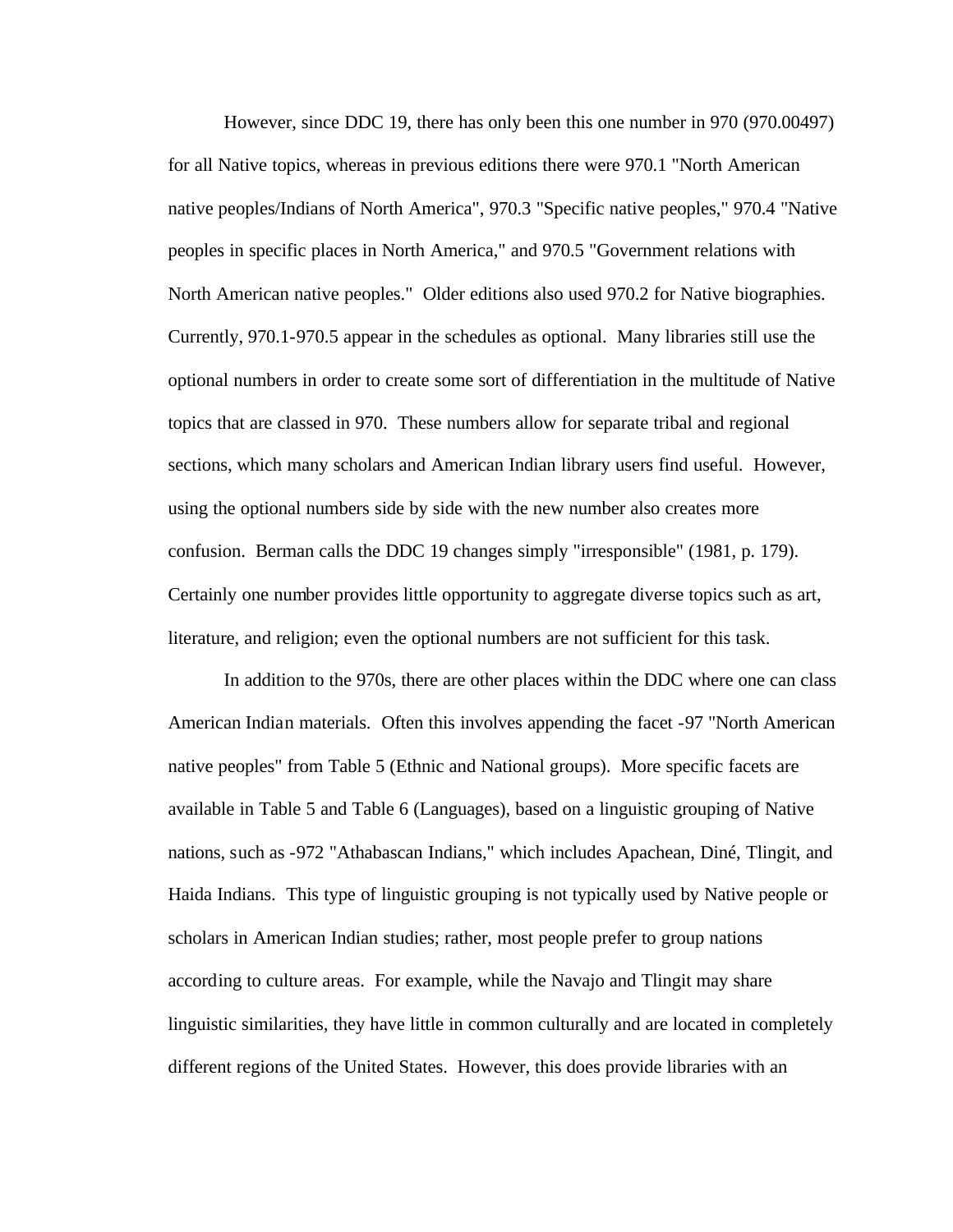option to add specific tribal facets to its classification numbers (e.g. T5-975546 for Seneca Indians).

Some of the other common areas in which catalogers may class Native material are (a) 299.7 "Religions of North American native origin"; (b) 305.897 "American native peoples -- Social aspects"; (c) 307.772 "Tribal communities"; (d) 323.1197 "Indians of North America -- Civil rights"; (e) 497 "North American native languages"; and (f) 897 "Literatures of North American native languages." In addition, American Indian literature written in English is often classed in the 810s, but it may not have a facet specifically indicating that it is by a Native American author. Though these are the specific places in the DDC for native materials, they need not be the only places. By using -08997 (persons treatment -- North American native peoples) as a standard subdivision, a library may spread American Indian materials throughout the DDC scheme if it so chooses.

Catalogers often use 323.1197 for the LC subject heading "Indians of North America -- Government relations," which itself is a catch-all for many works dealing with contemporary Native issues that deserve more specificity. However, this groups American Indian rights with the civil rights of other ethnic groups. American Indian rights are unlike those of other ethnic groups because they derive from treaties with the United States government, which results in a special government-to-government relationship with the United States. The sovereignty and unique government relationships that belong to Native nations are not recognized anywhere in the DDC schedule. The -97 facet, wherever it is used, implies that American Indians have the same status of other ethnic groups, when in fact they have unique political identities.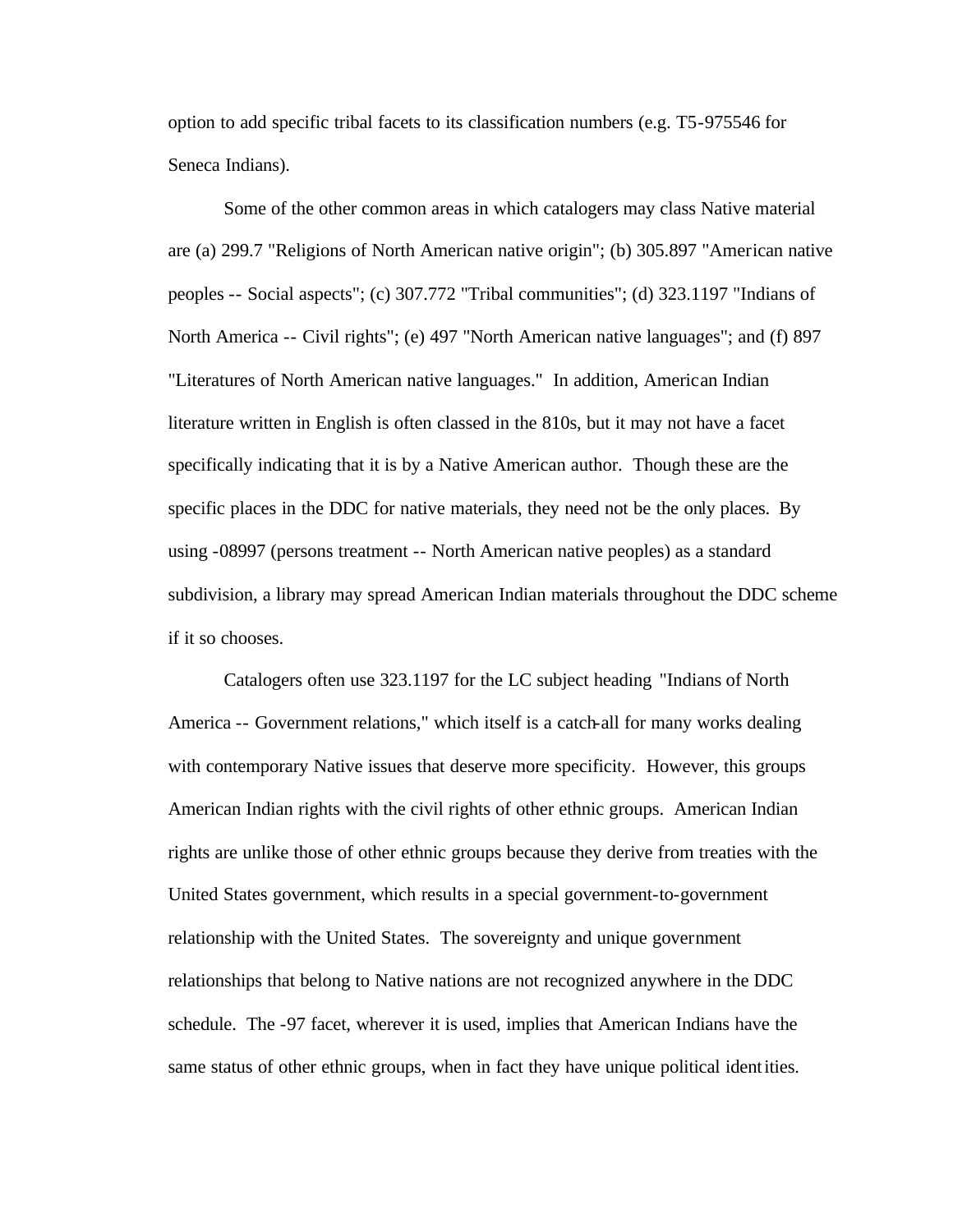Terminology in the DDC has largely been cleaned up, and as we will see in the next section, is much better than that used in the LCC. Most references to "native races" or "Indians" have been replaced with "native peoples," and the word "primitive" is rarely used to describe people. However, there are numerous references, mostly in the 700s (Art), to "nonliterate peoples." This is certainly an area of concern when it comes to classifying Native art (if in fact it makes it to the 700s and is not lost in 970.00497).

In terms of DDC hierarchies, American Indian people usually fall under "other" or "specific ethnic or national groups." There are a few particularly offensive locations for native materials in the DDC hierarchy, such as 346.73013, under branches of law, "Disabled persons -- legal status -- United States." WebDewey, the online version of DDC, uses this number for the LC subject heading "Indians of North America--legal status, laws, etc.," which is a very common subject heading dealing with Native law materials. This problem is repeated in 342.73087 "Disabled persons -- legal status -- Constitutional law -- United States." Not only does this once again fail to recognize the special legal status of American Indians, it adds insult to injury by implying that American Indians as well as other minorities are somehow "disabled." I would prefer the number 342.7308997 for federal Indian law, which specifies the American Indian aspect of United States constitutional law without the "disabled" insinuation. However, if a cataloger were using WebDewey or simply copy cataloging, he may not think to make that change. Another example of an offensive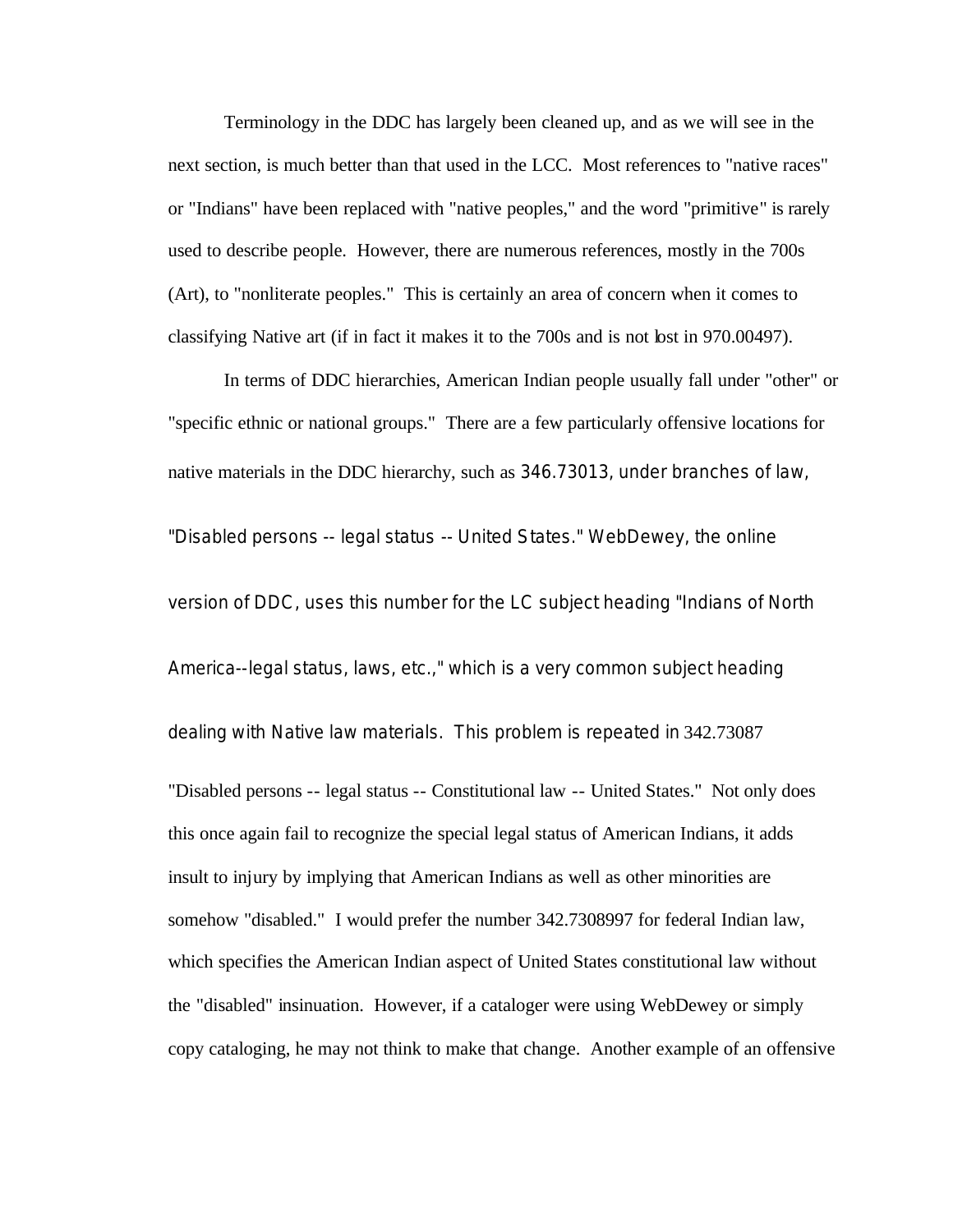location in WebDewey is Indian Dance and Powwows under 399 "Customs of war and diplomacy," rather than in 793.31 "Folk and national dancing."

Overall, there are several problems with the DDC in terms of how it deals with Native Americans. First, the DDC tends to ghettoize American Indian materials in History of North America, with a corresponding lack of specificity in 970.00497 that makes browsing these materials very difficult. In addition, the location of American Indian materials in the history section contributes to the stereotype of Native peoples as a "vanishing race." The DDC does not specifically address many Native-specific topics, and it organizes topics in a way foreign to Native people (or, not at all). The use of a facet (-97) does not necessarily help collocate Native materials, and in this case this particular facet gives American Indians the same status as other ethnic groups rather than as sovereign nations. Especially in terms of law, the DDC does not recognize the unique sovereign status of American Indian nations, nor their government-to-government relationship with the United States. DDC's terminology, despite being vastly improved, still has some problems when it comes to American Indians, though this may only be apparent to catalogers and those with access to the scope notes. All of these factors make it difficult to locate Native materials and tend to make the collection unfriendly for Native people. However, the DDC is flexible enough, through the use of facets and other means, to attempt to introduce more Native-friendly elements into it.

#### Library of Congress Classification System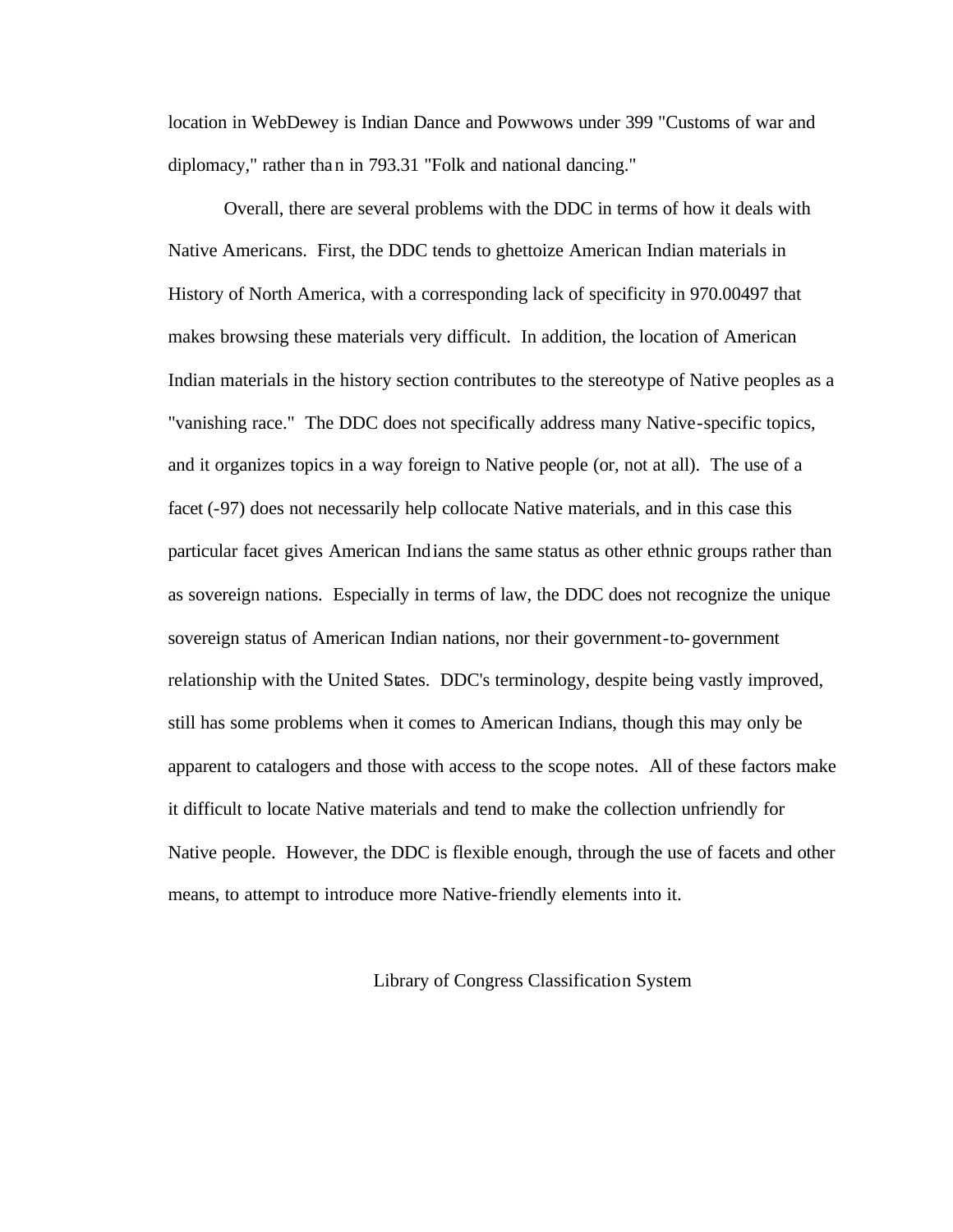The LCC, unlike DDC, is a bottom-up classification system, so new areas of knowledge are added as they are needed. In this way it may be more conducive to expansion, though change is slow at the Library of Congress. Similar to the DDC, LCC ghettoizes American Indian materials in the History section and separates American Indian history from United States history as a whole. The assigned range for Indians of North America (E75-99) lies between Pre-Columbian America (E51-73) and Discovery of America and early explorations (E100-143). Not only does this once again place American Indians in the past, it also clearly sets the context as colonial by use of terminology such as "discovery."

In addition to reinforcing the stereotype of Native people as a part of the past, LCC also contributes to the stereotype of American Indians as a warlike people by devoting a larger range of numbers to Indian wars (E81-83) and Indian captivities (E85- 87) than it does to most other topics (E98). "Such assignations emphasize stereotypes of American indigenous peoples as 'warriors' and 'bloodthirsty savages' while minimizing most aspects of their culture and society" (Burns, Dunkin, Kempthorne, Minkus, and Romaine, 2000, lcc.html  $\P$  4). As Yeh (1971) points out, LCC also makes frequent use of the word "massacre," which further contributes to this stereotype.

LCC organizes the bulk of American Indian materials in three subclasses: E78 (by geography), E98 (by topic), and E99 (by tribes and cultures). Within these subclasses, topics are cuttered alphabetically. This is a poor method of organization in each section, as it fails to group nearby localities in the same region and fails to group related topics. Topics as disparate as economic conditions, embroidery, and ethnic identity are placed next to each other, and as Burns, et al. point out, "assigning E98.W2 for 'Warfare.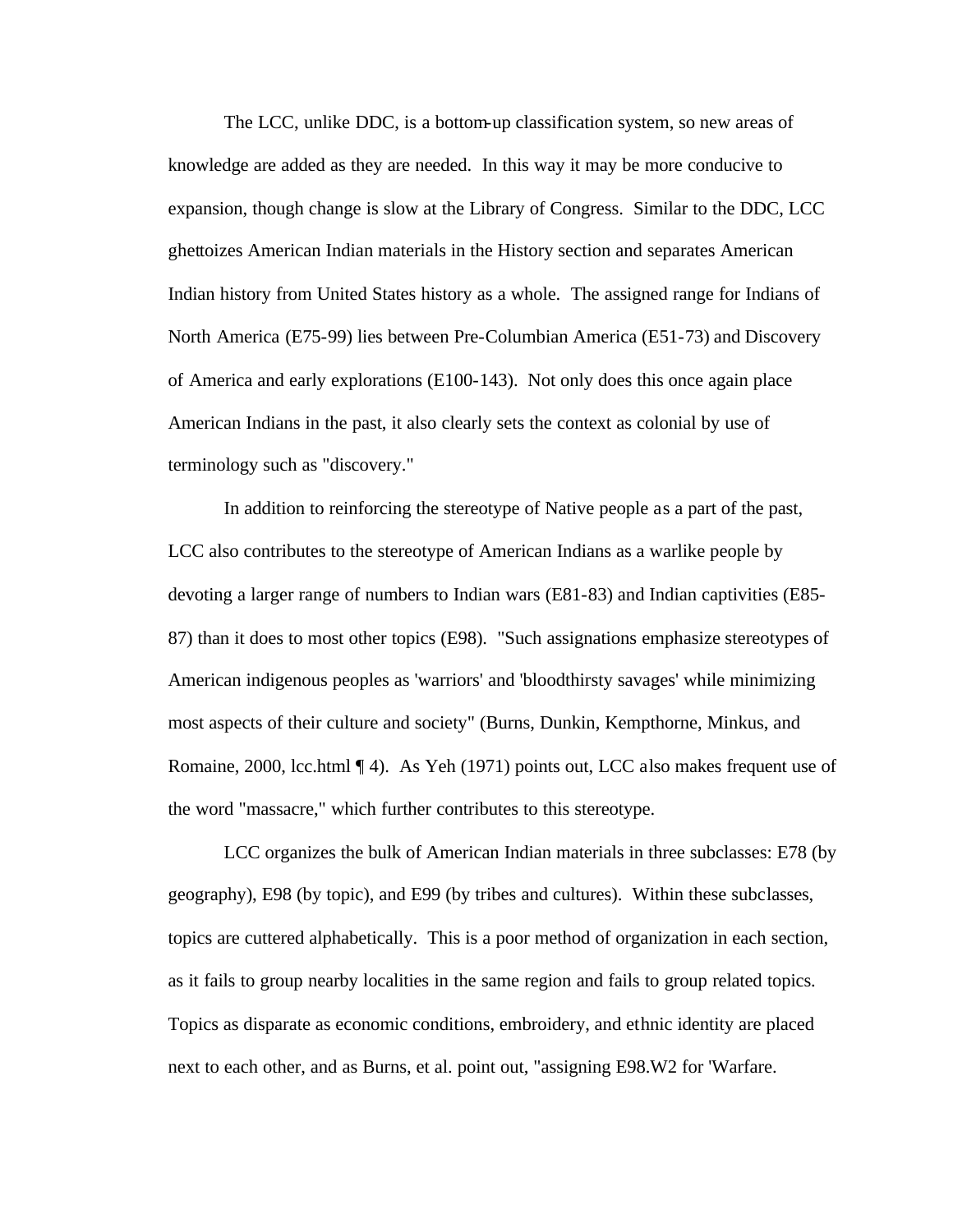Scalping' and E98.W8 'Women' suggests that these topics are of equal importance" (2000, lcc.html ¶ 4). The E99 section is problematic not only due to changes in tribal names over time and separation of related tribes, but especially because it does not allow for any topical subdivision. For example, works on Cherokee art, religion, and government will be scattered throughout E99.C5 by main entry rather than grouped by topic. Some native libraries may choose to create their own customized cuttering system to alleviate this problem, but most do not have the time or resources to do so. Also, by providing each nation only with a cutter under a single subclass, rather than a subclass or a range of numbers of its own, LCC does not treat American Indian nations as sovereign entities. Although the Library of Congress has created a separate class for Romanies (DX), about whom there are comparatively fewer published materials, it has not created a separate class for the indigenous peoples of North and South America.

However, there are other locations in LCC for Native materials. Most significant is the K class (law), which includes the range KF 8201-8228 for Indian law, and KF 5660-5662 for Indian lands. As mentioned previously, Carter (2002) has pointed out LCC's lack of recognition of American Indians as a third sovereign in the law class. She has suggested using the currently unused KFY class for tribal law, which would rightfully place the law of Indian nations outside the classifications for federal law affecting Indians.

In addition to the K class, American Indian materials can be found in music (M, ML), literature (PN, PS), languages (PM), and bibliography (Z). Some American Indian materials may be found in art (N-NX), particularly contemporary Native art. The subclass NC825.I42 "Native American arts and crafts" is notable because the term "arts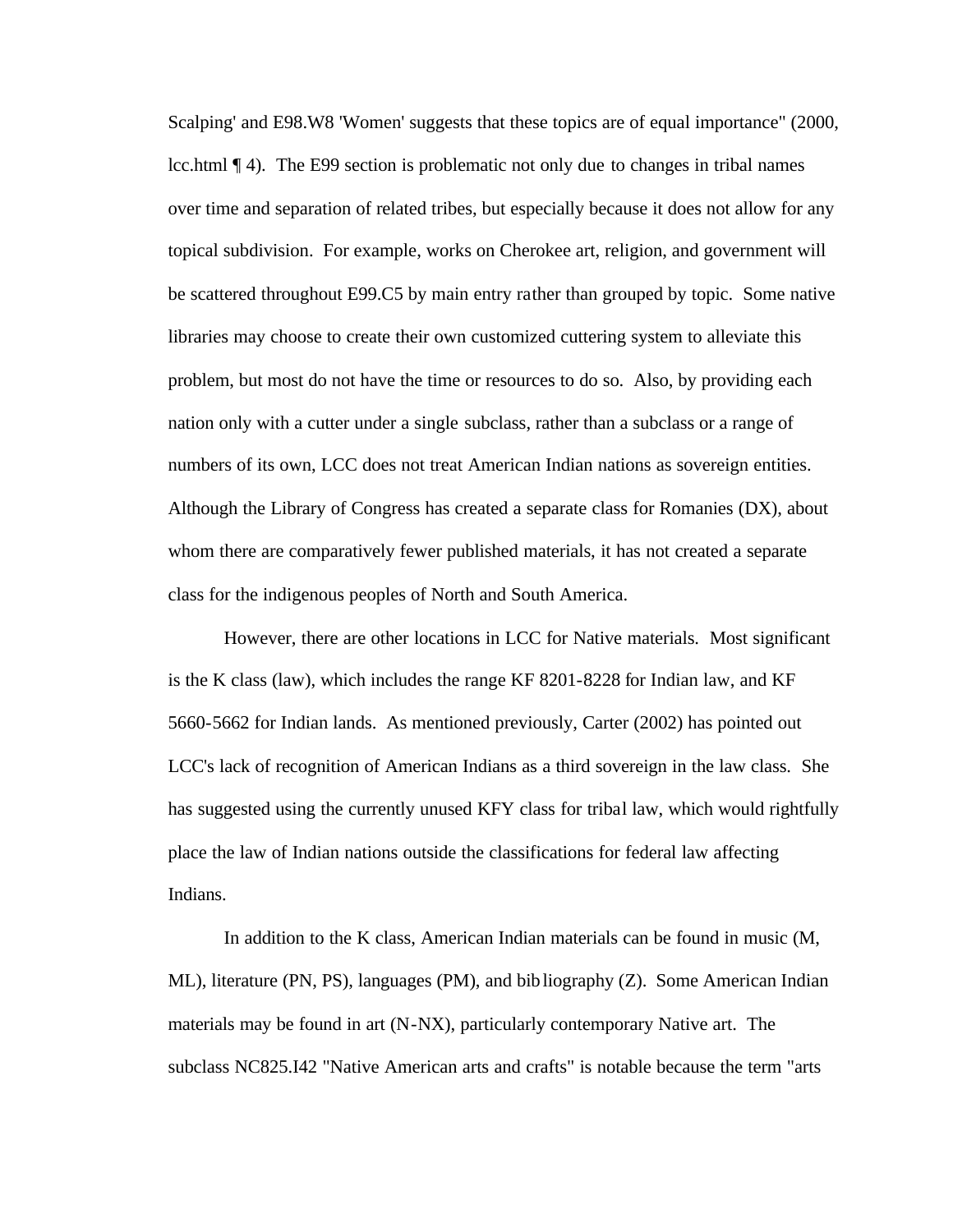and crafts" can be a demeaning way to refer to Native art. In addition, some American Indian health material is in the R class, including RA981.A35 for Indian hospitals and RC451.5.I5 for American Indian mental health. American Indians also pop up in a few odd places in the LCC scheme, such as BF432.I5 "Intelligence of Indians."

However, most topics still end up in the E class. Mario Nick Klimaiades, Library Director of the Heard Museum in Phoenix, Arizona shares this example: "The fine basketry of the Pomo People lands in the general classification for Pomo people at E99.P65 as opposed to the basketry arts at NK3649.5. It's as if basketry made by Native Americans is not seriously considered an art form, yet we all know that Native basketry ranks with the best or AS the best in the world" (personal communication, March 27, 2003). Therefore, users browsing other sections of the library will not find American Indian contributions in a variety of disciplines.

LCC has its share of problems when it comes to classifying American Indian materials. Similar to DDC, it perpetuates stereotypes by placing most Native material, incorporating many disciplines, in the history section. In addition, it uses terminology and organization that reinforces colonialism and promotes the image of American Indians as warlike savages. Furthermore, due to alphabetical cuttering, it allows for very little logical organization of American Indian materials, although it provides much more specificity than the DDC. Both in the organization of the K class and the lack of range for Native nations in the E class, the LCC fails to recognize American Indian tribal sovereignty. Many improvements might be made to LCC, perhaps by adding additional classes in E and K that would recognize sovereignty as well as provide a greater range and better organization of topics. However, many academic libraries with Native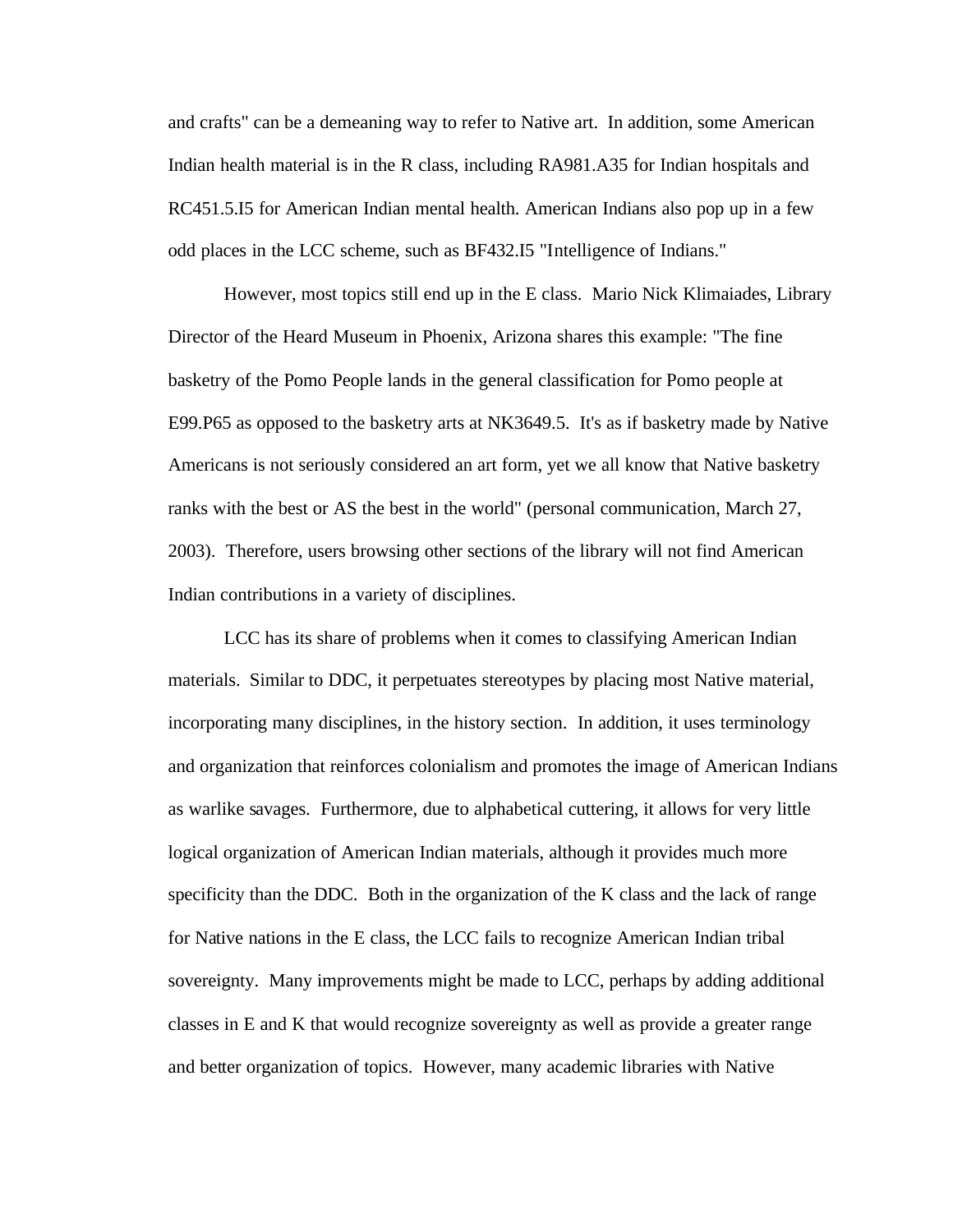collections are content with LCC as is; perhaps they have grown accustomed to it, and while it has problems, it meets their needs. The ability of LCC to organize materials by tribe, region, and topic, even if materials within those sections are not organized in a logical manner, is useful and does represent an improvement over the one-number approach of the DDC (comparable to the pre DDC-19 optional numbers).

#### Native Classification

Despite the biases present in LCC and DDC, they can be effective ways to organize American Indian materials in general libraries with relatively small Native American collections. It is useful for scholars to be able to go to one section and find all American Indian materials in one place, particularly in a large library, and many researchers have already memorized the portion of the classification schedule that applies to them. However, using LCC or DDC in a Native-specific collection can become a frustrating experience. Either system can be useable, particularly if the library takes materials out of DDC 970 or LC E78-99 and diasporizes it into the whole of human knowledge, or if it makes some other modification to LCC or DDC. Yet the biases remain, which make LCC and DDC less than ideal for Native library collections.

Some libraries have decided to discard the Western classification paradigm and use Native classification systems. Native classification systems are based on organization of ideas into categories that are consistent with Native worldviews and relevant to American Indian communities. They tend to use spatial organization and categories that are useful to Native Americans, and they incorporate a sense of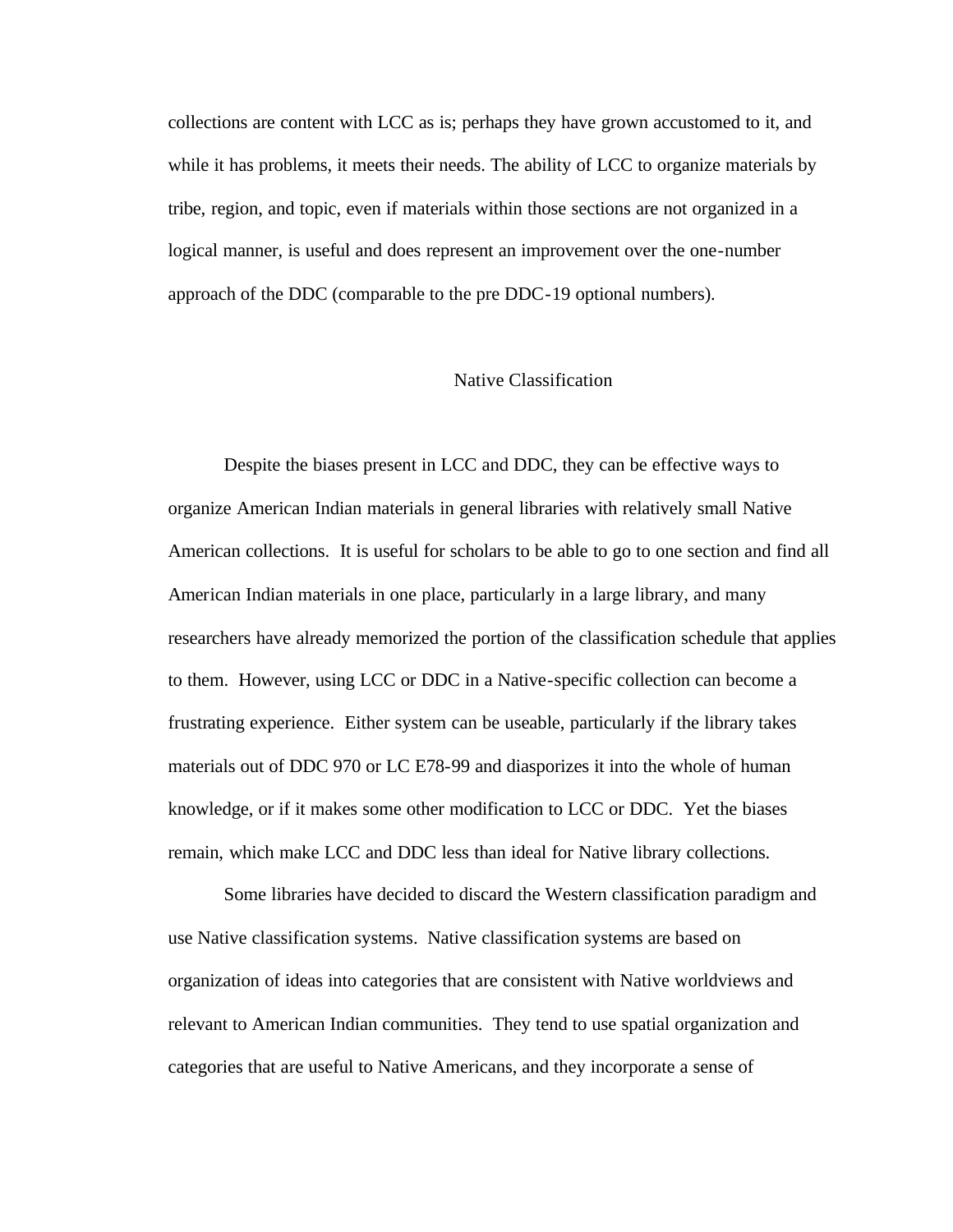relatedness. Native classification systems that have been developed thus far tend to be bottom-up, based on existing collections and the needs of particular users, rather than top-down, attempting to incorporate the whole of indigenous knowledge. Because library shelves by necessity require a linear arrangement, Native classification systems do not represent an ideal method of Native organization that would incorporate, for example, a circular, interconnected web. However, these systems are a vast improvement over LCC and DDC in the way they organize Native materials according to Native categories.

Canadian libraries are responsible for developing most Native classification systems, and Canadian library associations or grassroots professionals may succeed in developing a single, standardized Native library classification scheme for Canada in the near future (Hills, 1997; Macdonell, Tagami, and Washington, 2003; A. Doyle, personal communication, April 15, 2003). A few notable Canadian Native classification systems are Brian Deer's, which has been used in different forms at several Canadian libraries, and the Ojibway-Cree Cultural Centre's classification, which Hills discusses in *Native Libraries* (1997). Few systems have appeared in the United States, with the exception of a system developed at Native American Educational Services (NAES) in Chicago, which shall be discussed below.

#### *Brian Deer Classification system*

The Brian Deer Classification system (BDC) is one of the most well known Native classification systems, and has also been the model for other Native systems. Brian Deer was one of the first Native MLS librarians in Canada (Hills, 1997, p. 138). He developed several classification systems from scratch, a slightly different system for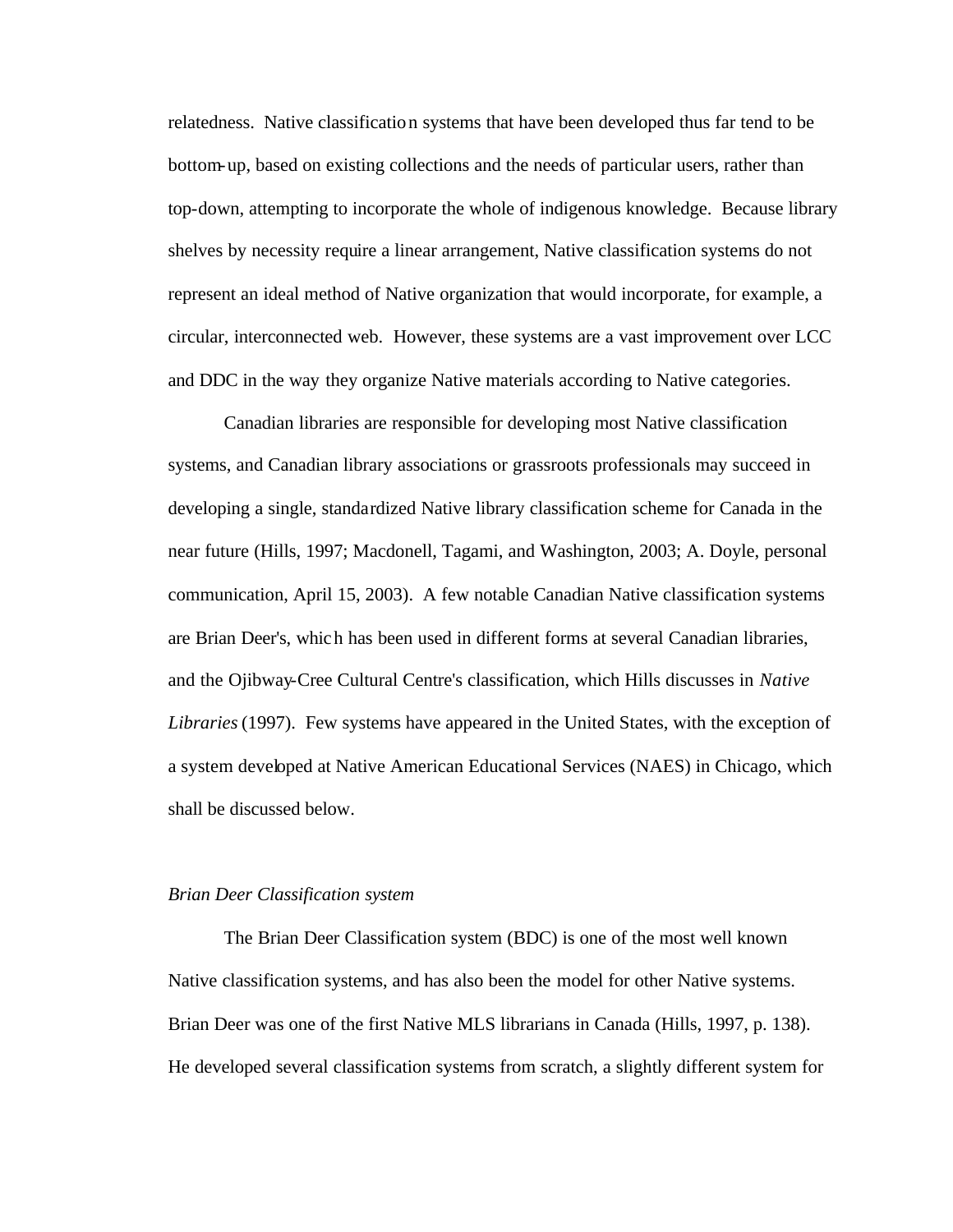each library at which he worked. His categories included topics that were relevant to First Nations libraries in Canada, and attempt "to represent the many realities of First People, within different contexts -- community, regional, national, and global, for example" (Macdonell, et al., 2003, xwi7xwa.htm ¶ 2). He designed his systems to be simple, understanding that Native libraries often had a small staff and limited resources to devote to cataloging. The BDC, according to Burns, et al., is "purely enumerative - there is no faceting to speak of, and each topic is given its own notation. As new topics evolve, they are slotted into the existing scheme" (2000, xwi7xwa.html ¶ 3). One of its weaknesses, besides its simplicity, is a lack of clear guidelines for application, which results in inconsistencies.

Main classes for the BDC system as used at the Xwi7xwa library are as follows: Reference Materials; Local History; History; International; Education; Economic Development; Housing and Community Development; Criminal Justice System; Constitution (Canada) and First Nations; Self Government; Rights and Title; Natural Resources; Community Resources; Health; World View; Fine Arts; Languages; and Literature. These categories incorporate the scope of materials that might be important to a user of a Native library, and similar topics are located in close proximity to each other. Furthermore, the arrangement of subclasses allows for grouping of similar subtopics; for example, the First Nations are grouped into related cultures rather than being simply listed alphabetically as in LCC or grouped linguistically as in DDC. The BDC also incorporates the First Nations names for themselves, rather than the name anthropologists or outsiders have given them, which is also unlike LCC and DDC.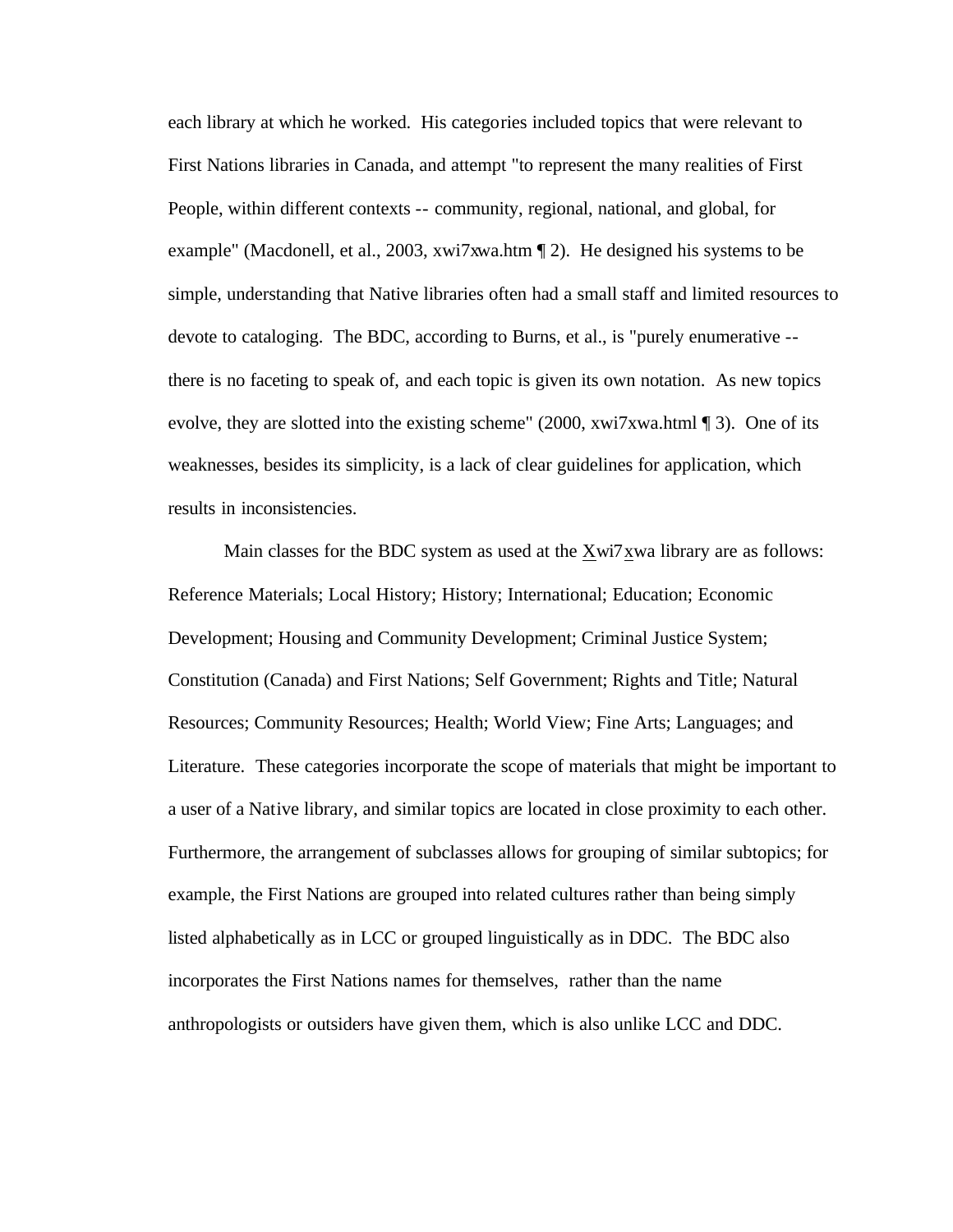The BDC is useful for small, community-centered Native collections. It is simple to for catalogers to apply and for users to understand, and it does a better job than LCC or DDC in organizing Native materials into relevant subject areas, using appropriate terminology. The BDC generally improves access to Native library users. However, the BDC is underdeveloped and needs expansion in several subject areas. Furthermore, it remains local in focus and would need some adaptation to make it appropriate for use at the national level in Canada or in Native libraries in the United States.

#### *Native American Educational Services classification system*

Native American Educational Services (NAES) in Chicago had developed its own classification system. It is a tribally-centered system developed by non-librarian scholars to better reflect the NAES collection (K. Webster, personal communication, March 12, 2003). It was adopted in March 2003, and it was distributed to American Indian Library Association members in hopes that it might be helpful in providing better subject and classification access to Native collections.

The NAES main classes are for the most part different from the BDC, although there are some similarities. The NAES main classes are Community Development; Curriculum; Education; History; Human Services; Language; Life-ways; Literature; Mass Communications; Public Policy, Government and Law; General Reference; Religion and Philosophy; Science and Technology; and Social Sciences. Within each main class are several levels of subdivision, using a decimal number hierarchy. The NAES system covers a huge range of topics, uses Native terminology, and even includes other indigenous peoples throughout the world.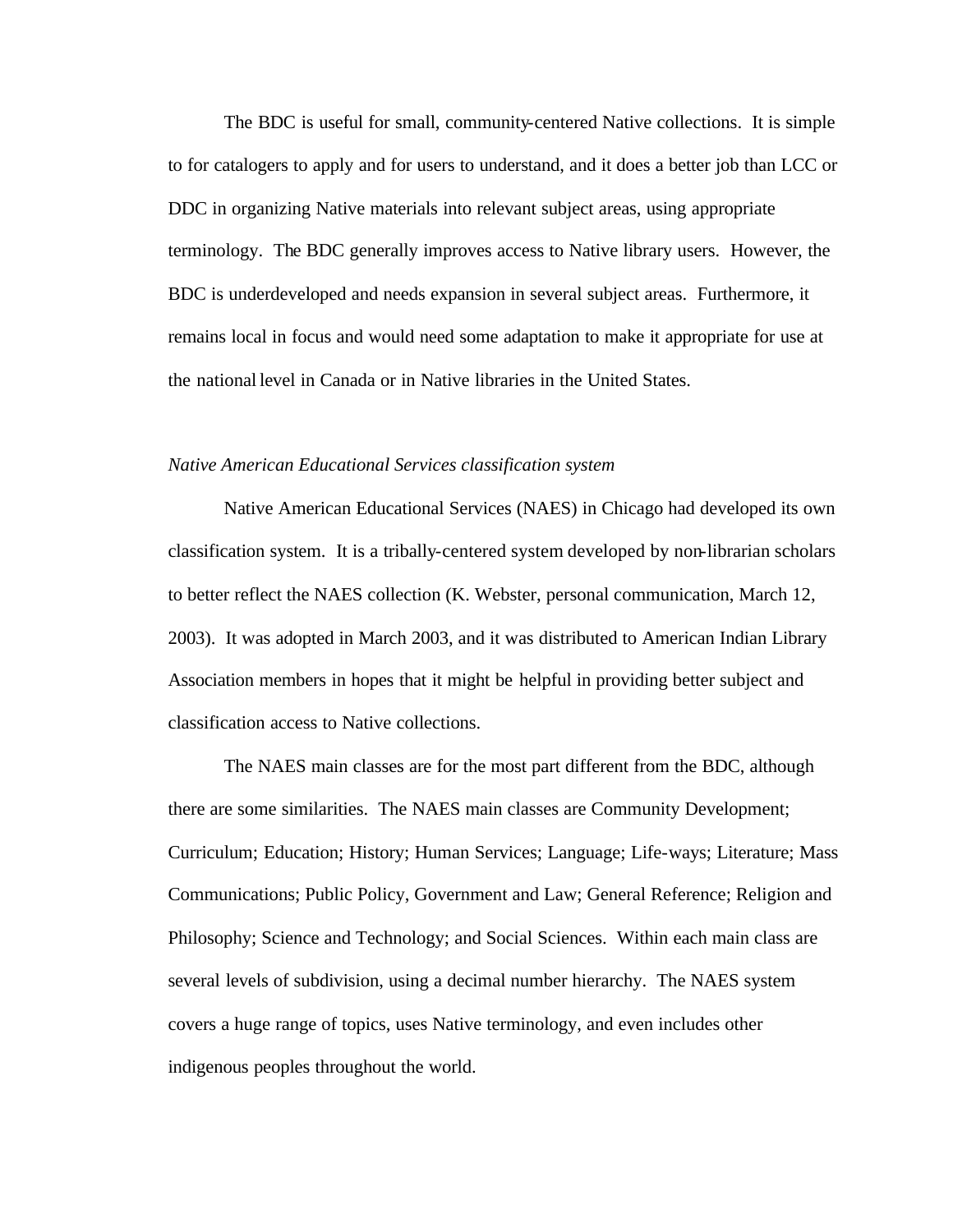Though the NAES system is currently only used at a single institution, I believe it is extensive enough to use at other Native collections in the United States without requiring extensive adaptation except for region-specific topics. It covers many subjects that would be found in both American Indian libraries as well as the vertical files of many Native organizations, with a fairly high degree of specificity. It approaches knowledge from a Native point of view and uses terminology familiar to American Indian subject experts. It makes important distinctions that are relevant in a Native collection, such as Indian/non-Indian, urban/rural, and traditional/contemporary. It has room for growth, and larger libraries may find it more suitable than the BDC. The NAES system appears to be user-friendly and Native-friendly, yet this remains to be tested. Because it is so new and has had little exposure, it is difficult to measure the effectiveness and potential for longevity of the NAES system.

### Case Studies

I have selected three libraries, each a different type of library using a different classification system, to discuss the classification issues I have presented above. The American Indian Resource Center represents a public library using the DDC; the UC Berkeley Native American Studies Library represents an academic research library using LCC; and the Xwi7xwa Library represents a community academic library using the BDC.

*American Indian Resource Center*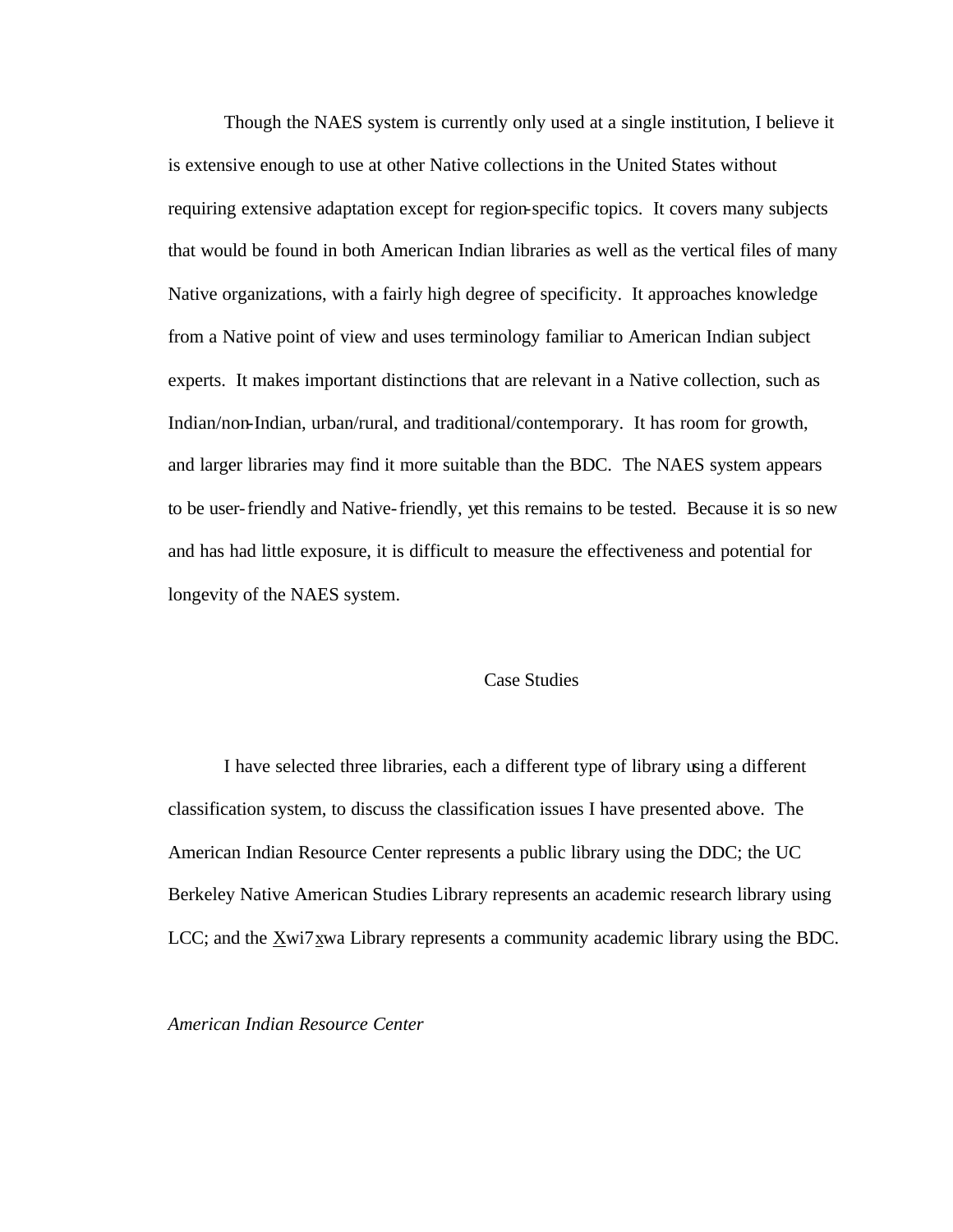The American Indian Resource Center (AIRC) is a special collection of American Indian materials within the Los Angeles County public library system that uses the DDC to classify its materials. The AIRC's materials are cataloged centrally by the County library, so the AIRC staff has little control over classification. However, the AIRC has employed numerous organizational methods to make the collection more accessible.

Without altering the DDC, the AIRC was able to create native-specific categories within the collection. One important step was to accommodate "user-community convenience by arranging materials according to tribe" (Hills, 1997, p. 112). Besides a tribal section, the AIRC librarian has also created other categories, such as regional groupings, treaties, and teacher's resources. These groupings are aligned with the way in which Native library users seek information.

However, a problem remains in the collection due to the way items are classified in the DDC. There are still a large number of materials in 970.00497 and 973.0497, literally hundreds of books on topics ranging from music and poetry to astronomy and ethnic identity of contemporary Native filmmakers. In a general library with only a few shelves of Native American materials, this might be acceptable and even preferable, since it brings the Native American materials together, but to a Native-specific collection, it is unworkable. Because the majority of users of this collection depend on shelf browsing rather than catalog access, the classification is even more important. Past AIRC librarians made slight adjustments to DDC numbers, such as moving 970.2 to 920, "to bring materials on the same subject together, instead of leaving them arbitrarily and irrationally scattered (in the Native's ideological scheme of things)" (Hills, 1997, p. 112).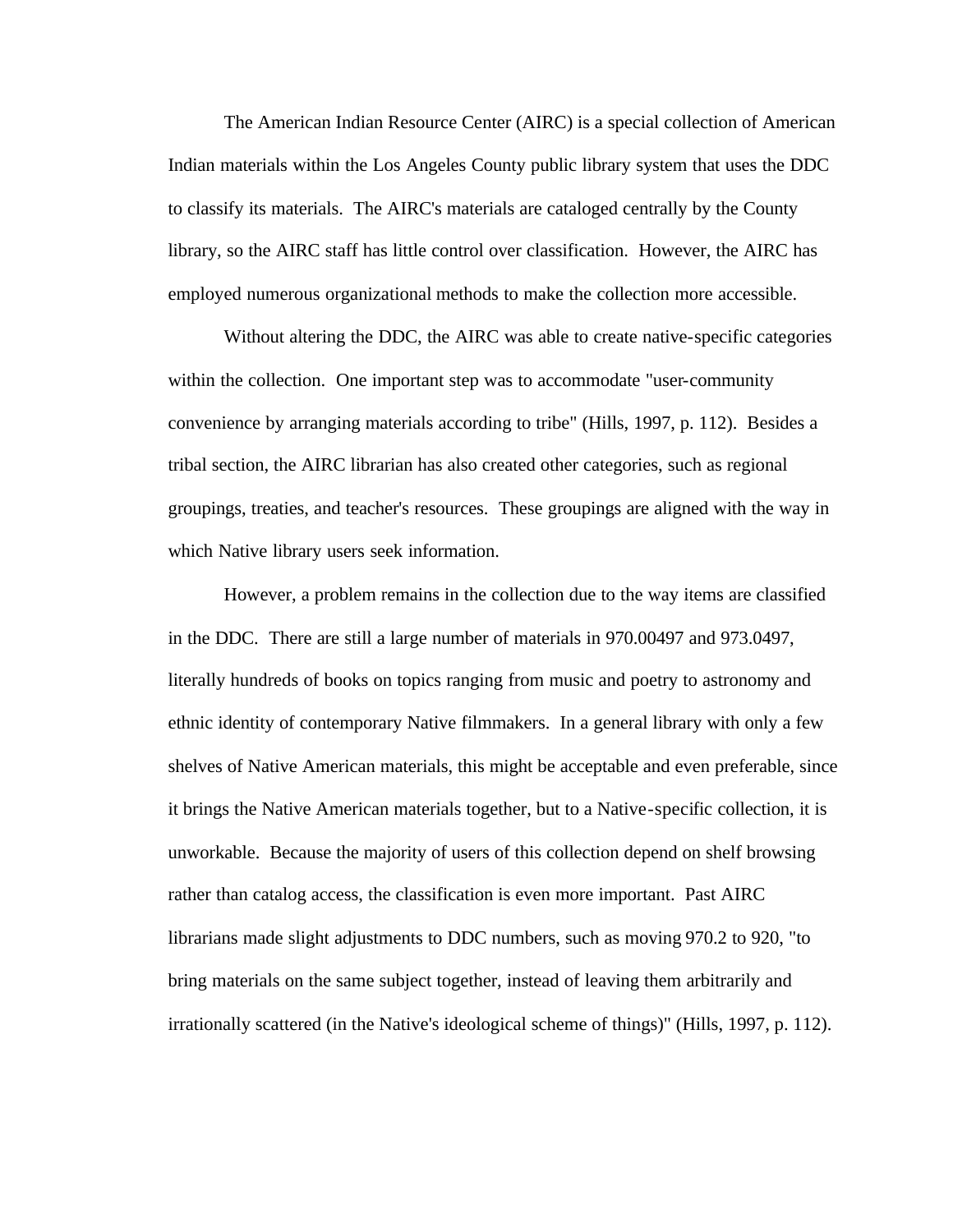The current AIRC librarian has embarked on a project to do a comprehensive audit of the 970 section, which would pull the majority of these books out and put them into the collection with more appropriate DDC numbers (literature will go to the 800s, art to the 700s, etc.). This is a long process, which, with the aid of a volunteer, is nearing its first stage of completion (M. McLaughlin, personal communication, April 1, 2003). In the process, the AIRC has in essence created a Native version of the DDC. This reclassification project will put a burden on the County cataloging department to change the records of these materials, but it will result in a much better organized collection. According to Hills, "this is a fundamental and comprehensive problem -- the 'logical' organization of materials -- and needs to be addressed realistically, using Native concepts of reality, so Indian users can feel comfortable looking for things in a library" (1997, p. 112).

#### *UC Berkeley Native American Studies Library*

 The UC Berkeley Native American Studies Library (NASL) is a special collection in an academic library setting and is part of Berkeley's Ethnic Studies Library. The library supports the university's Native American Studies program and uses LCC to organize its materials.

UC Berkeley's NASL developed a modified version of LCC, which it used until approximately 2001. It primarily altered the cuttering system to bring works about a particular tribe together and to allow for some subdivision within books on that tribe. It also attempted to bring some groups of tribes together, such as the tribes of the Iroquois confederacy (Mohawk, Onondaga, Oneida, Cayuga, Seneca, Tuscarora) in E99.I7.x and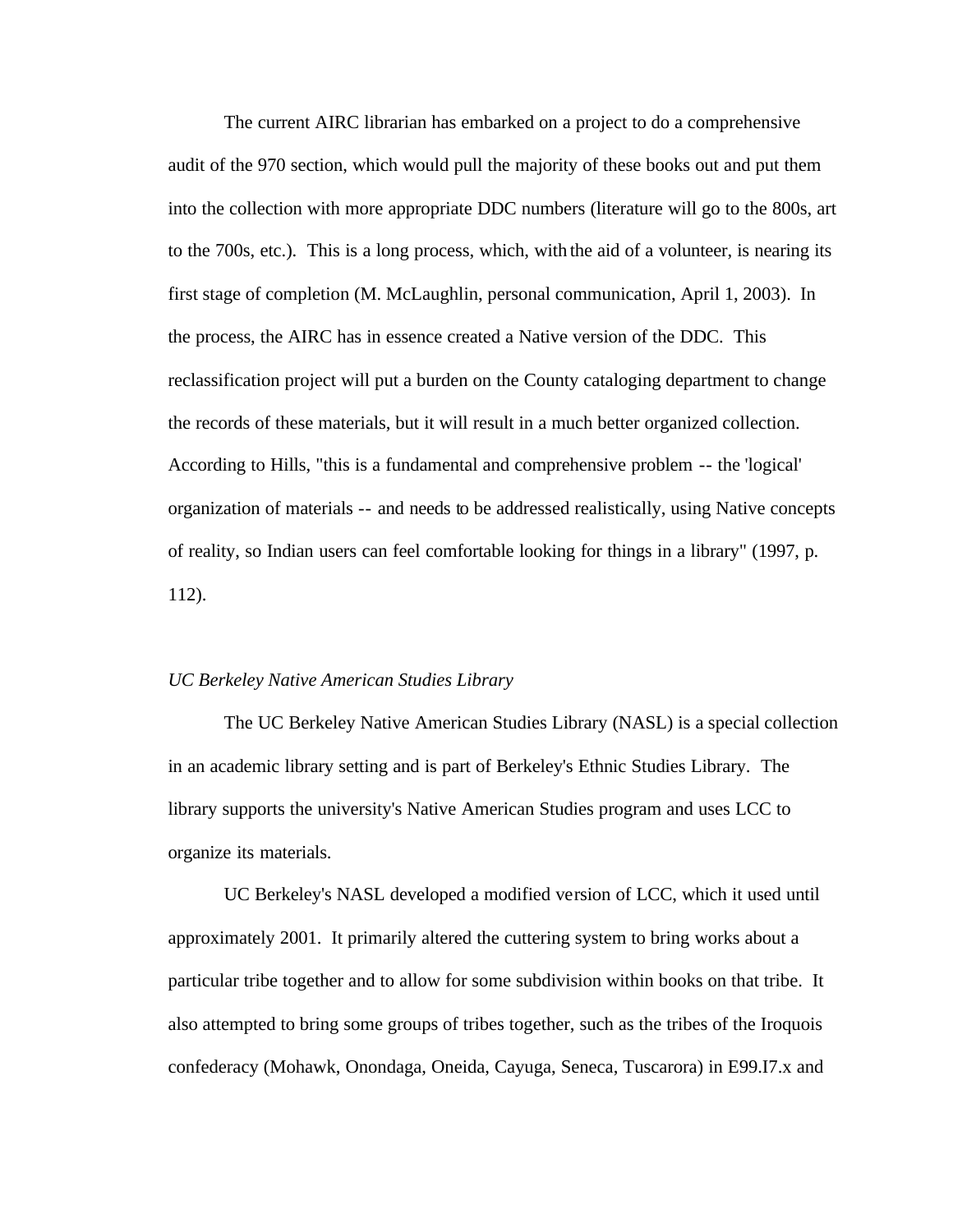the Five Civilized Tribes (Cherokee, Choctaw, Creek, Chickasaw, Seminole) in E99.F6.x, rather than have them scattered alphabetically. These changes were useful for shelf browsing and were an attempt to introduce a sense of a Native sense of reality into LCC. However, it resulted in an enormous amount of time in technical processing for what amounted to rather small changes. The NASL has since returned to straight LCC.

A more significant issue than classification at the NASL is the lack of appropriate subject headings. Library of Congress Subject Headings that deal with American Indians are a subject for another paper and are as much a problem in subject access to Native materials as classification. The NASL librarian is currently working on a Native American thesaurus, which if approved by the National Cataloging Authority could be used by other Native libraries (J. Berry, personal communication, March 28, 2003).

## *Xwi7xwa Library*

The Xwi7xwa Library is affiliated with the First Nations House of Learning and supports the Native Teacher Education Program at the University of British Columbia in Vancouver, Canada. The collection is not intended to be a research collection; rather, it is an "action-based" collection, reflecting the ways in which First Nations people use the materials (Macdonell, et al., 2003, xwi7xwa.htm ¶ 2). Xwi7xwa uses the Brian Deer Classification system (BDC) to organize its materials.

Xwi7xwa adopted its version of BDC from another library, so it was not designed specifically for this library. Xwi7xwa has expanded some aspects of the BDC schedule, but it does not have the resources to develop BDC into a more complete and extensive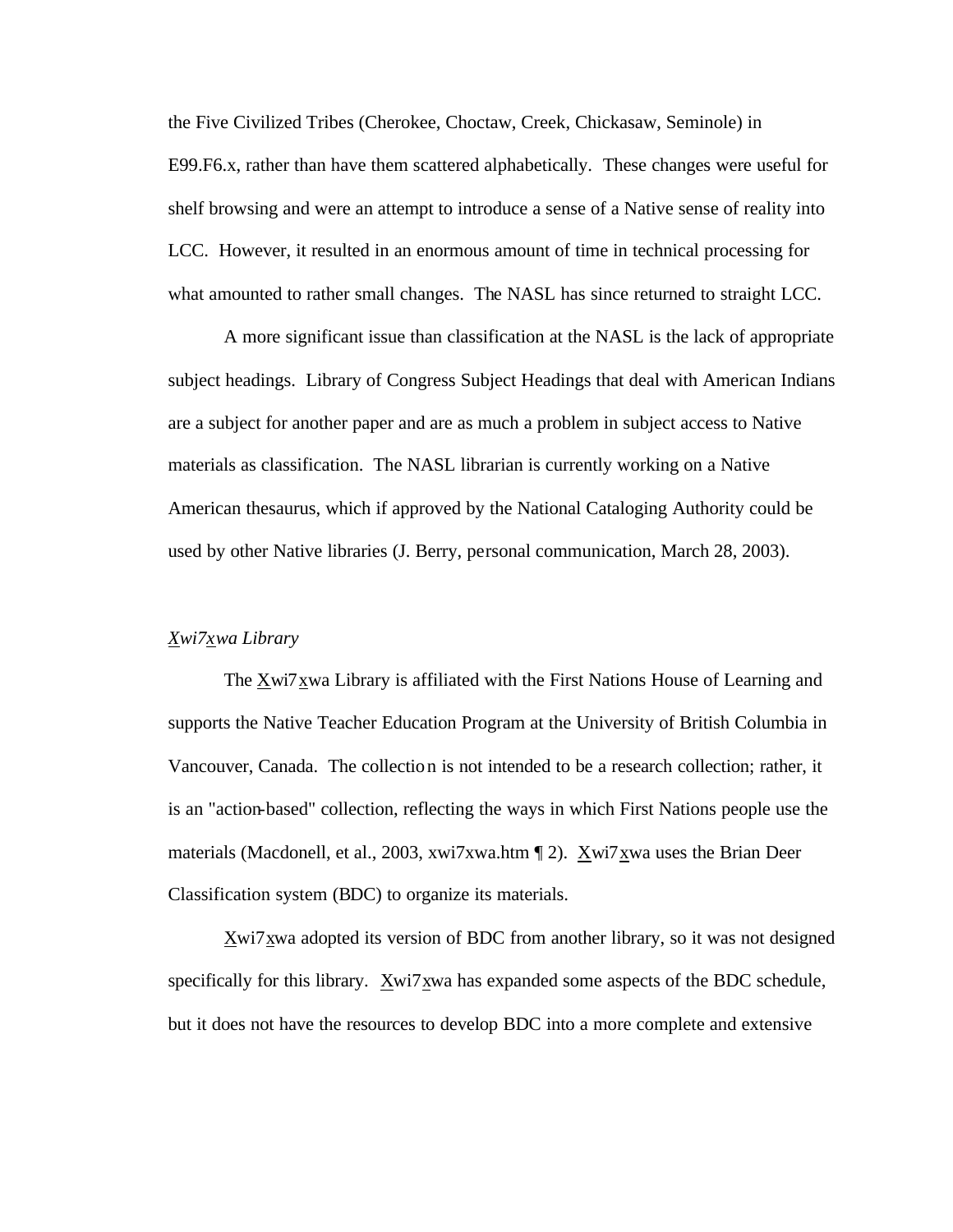classification system. Because so few libraries use BDC, there is not enough dialogue among professionals to keep the system up to date.

The BDC has been effective at the Xwi7xwa library. It is simple for the users to understand, though it initially confuses university students accustomed to LCC. It uses the full range of the alphabet, uses classes familiar to Native people, and pulls together subject areas in a way that LCC does not. It is also better able to handle the interdisciplinary nature of many Native materials. Xwi7xwa may end up switching to LCC to conform with the University of British Columbia libraries, but Ann Doyle, acting head of the library, wishes to retain the BDC. According to Doyle, LCC does not treat indigenous knowledge adequately, and the Brian Deer Classification system is an important part of the body of Indigenous scholarship at the university that Xwi7xwa should retain (A. Doyle, personal communication, April 15, 2003).

#### Conclusion

Western classification systems, such as the Dewey Decimal Classification system and the Library of Congress Classification system, are inherently biased, thus marginalizing American Indian materials in libraries. This hinders access to Native materials, promotes stereotypes, and alienates American Indian library users. These classification systems are based on concepts that are in direct opposition to Native methods of organization and ways of seeing the world.

There are several potential solutions to these problems. One solution is to modify LCC and DDC classification at the local library level to suit the needs of the collection,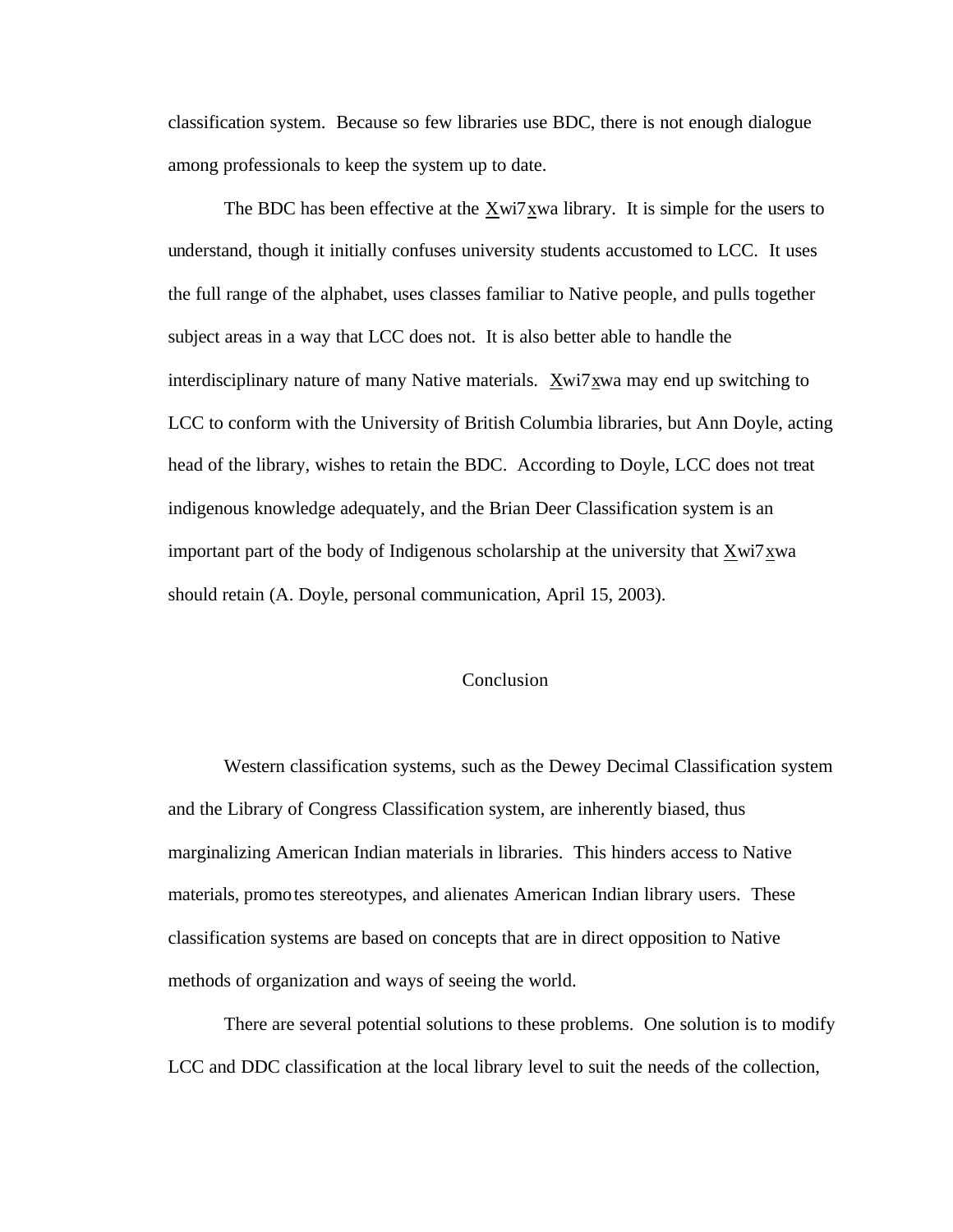as several libraries have done, including the American Indian Resource Center and the UC Berkeley Native American Studies Library. Another, more difficult solution would be to encourage LCC and DDC to improve their systems to include better subject access to Native American materials. Olson and Ward (1997) have presented an interesting alternative, which is to design a user-friendly front end to the online catalog that would attempt to bypass classification bias. Finally, some libraries may choose to use a Native classification system. Some might use an existing Native classification system, such as Xwi7xwa using Brian Deer, or some might create their own systems, as NAES has done.

The American Indian library community can take measures to address these classification issues. Librarians can network and discuss classification, including suggestions and experiences for modifying and adapting DDC and LCC to local collections. Also, professional associations such as the American Indian Library Association (AILA) can lobby the Library of Congress and OCLC to improve the DDC and LCC as well as improve original subject cataloging that many other libraries copy. Moreover, AILA can encourage development, improvement, and wider use of Native classification systems, and it can recruit subject experts to contribute to this effort. Finally, the Native library community can educate non-Indian libraries and librarians about these issues and the effects they have on both Indian and non-Indian users.

## References

Allen, P. G. (1986). *The sacred hoop: Recovering the feminine in American Indian traditions*. Boston: Beacon Press.

American Library Association. (2002). *Access to library resources and services*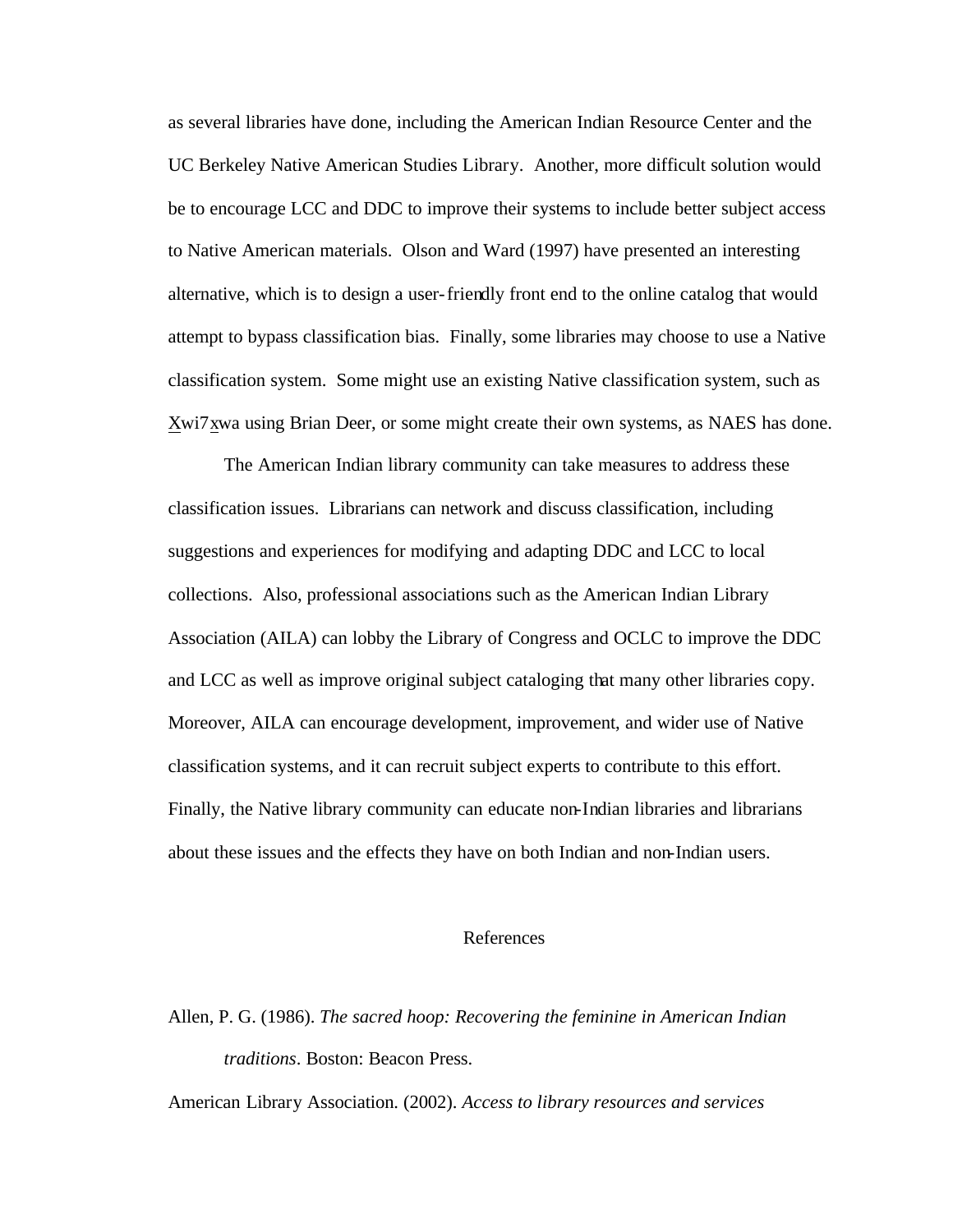*regardless of gender or sexual orientation: An interpretation of the Library Bill of Rights*. Retrieved March 15, 2003, from http://www.ala.org/alaorg/oif/acc\_gend.html.

Berman, S. (1969, February 15). Chauvinistic headings. *Library Journal*, 695.

- Berman, S. (1971). *Prejudices and antipathies: A tract on the LC subject heads concerning people*. Metuchen, NJ: Scarecrow Press.
- Berman, S. (1981). *The joy of cataloging: essays, letters, reviews, and other explosions*. Phoenix, AZ: Oryx Press.
- Berman, S. (1995, Winter). When the subject is Indians. *American Indian Libraries Newsletter, 18(*2*).* Retrieved October 22, 2002, from http://www.nativeculture.com/lisamitten/ailanewsW95\_LCIndians.html.
- Burns, K., Dunkin, S., Kempthorne, M., Minkus, T., & Romaine, S. (2000). *Providing subject access to First Nations material*. Retrieved October 23, 2002, from http://www.slais.ubc.ca/people/students/student-projects/K\_Burns/L517/index.html.
- Carter, N. (2002). American Indians and law libraries: Acknowledging the third sovereign. *Law Library Journal, 94*(1), 7-26.
- Clack, D. (1975). *Black literature resources: Analysis and organization*. New York: Marcel Dekker.
- Deloria, V. (1988). *Custer died for your sins: An Indian manifesto*. Norman: University of Oklahoma Press. (Original work published 1969, New York: Macmillan).

Deloria, V. (1994). *God is red: A native view of religion* (2nd ed.). Golden, CO: Fulcrum.

Fina, M. (1993). The role of subject headings in access to information: The experience of one Spanish-speaking patron. *Cataloging and Classification Quarterly, 17*(1/2), 267-274.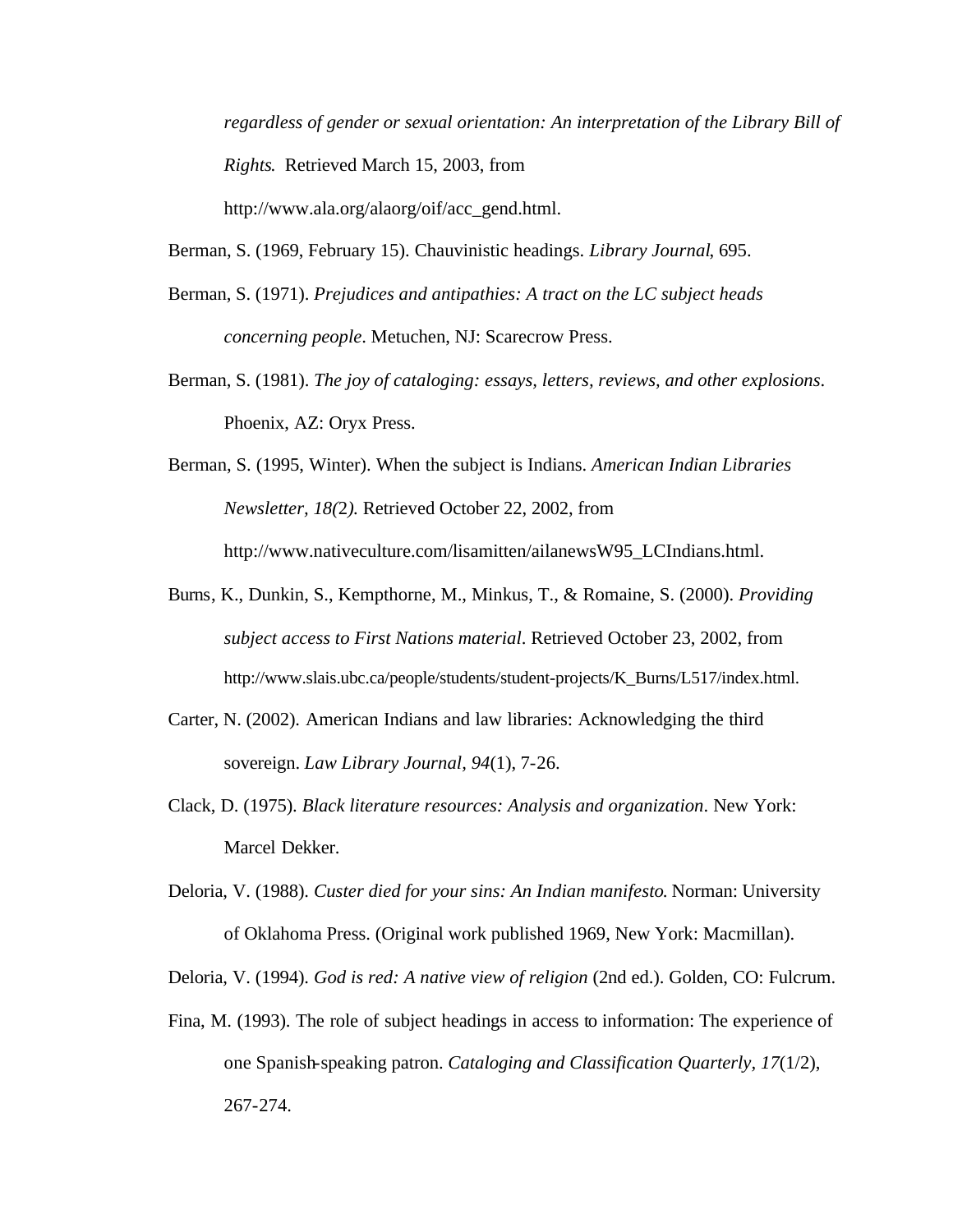- Foskett, A. C. (1971, Spring). Misogynists all: A study in critical classification. *Library Resources & Technical Services, 15*(2), 117-121.
- Harris, J. L. M. & Clack, D. (1979, Fall). Treatment of people and peoples in subject analysis. *Library Resources & Technical Services, 23*(4), 374-390.
- Hills, G. (1997). *Native libraries: Cross-cultural conditions in the circumpolar north*. Lanham, MD: Scarecrow Press.
- Library of Congress. (2000). *Library of Congress classification. Class E-F: History, America.* Washington, DC: Author.
- Macdonell, P., Tagami, R. & Washington, P. (2003). *Brian Deer classification system*. Retrieved April 17, 2003 from

http://www.slais.ubc.ca/courses/libr517/02-03-wt2/projects/deer/index.htm.

- Marshall, J. (1972). LC labeling: An indictment. In C. West & E. Katz (Eds.), *Revolting Librarians* (pp. 45-49). San Francisco: Bootlegger Press.
- Marshall, J. (1977). *On equal terms: A thesaurus for nonsexist indexing and cataloging*. New York: Neal-Schuman.
- Mitchell, J. S. (Ed.) (2003). *Dewey decimal classification and relative index : Edition 22*. Albany, NY: Forest Press.
- Native American Educational Services. (2003). *NAES College Public Policy and Tribal Research Center Subject Index*. Chicago: Author.

Olson, H.A. (1998). Mapping beyond Dewey's boundaries: Constructing classificatory space for marginalized knowledge domains. *Library Trends, 47*(2), 233-254. Retrieved February 17, 2003, from the Expanded Academic ASAP database.

Olson, H. A. (1999). Cultural discourses of classification: Indigenous alternatives to the